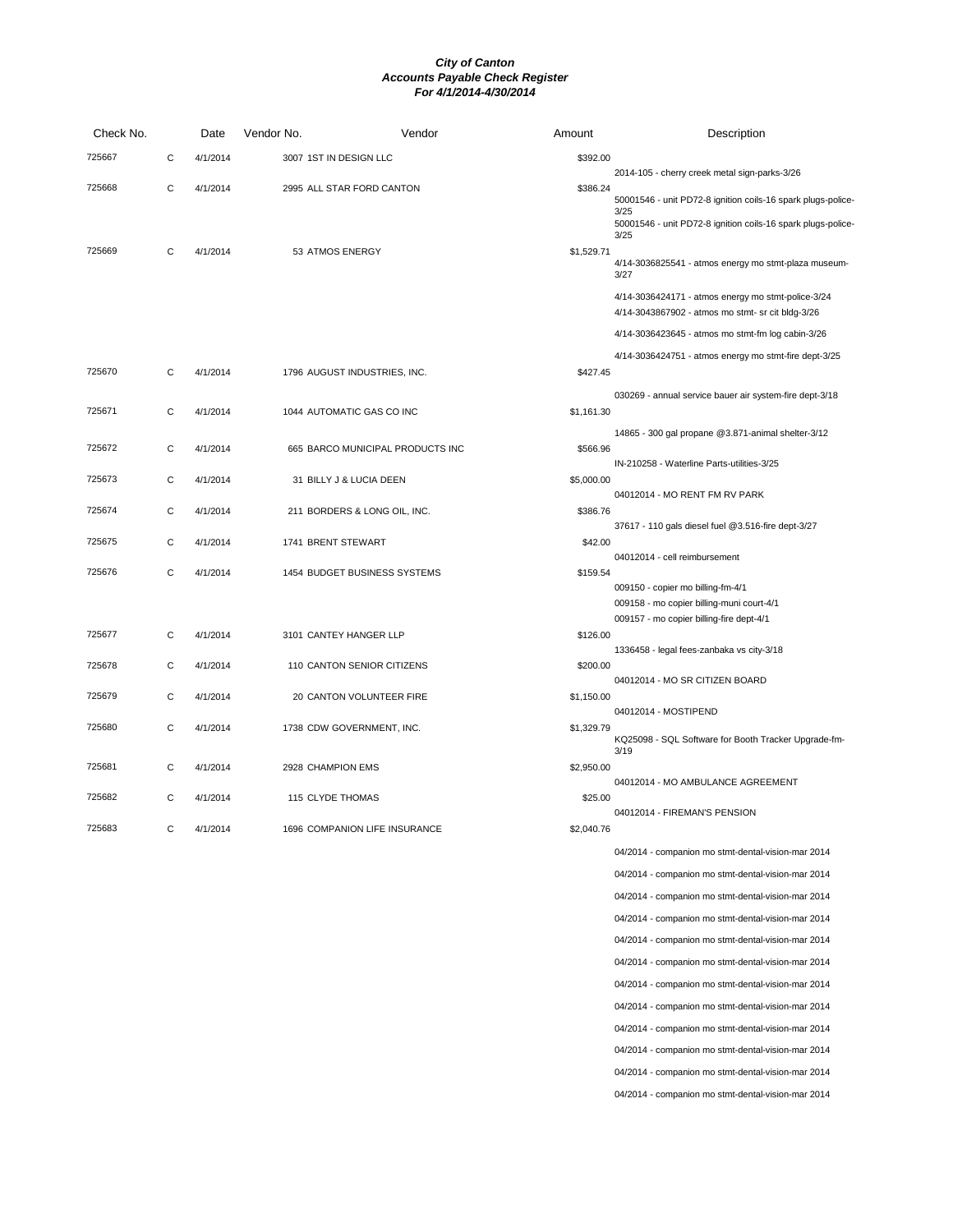04/2014 - companion mo stmt-dental-vision-mar 2014

|        |   |          |                                    |             | 04/2014 - companion mo stmt-dental-vision-mar 2014                                                    |
|--------|---|----------|------------------------------------|-------------|-------------------------------------------------------------------------------------------------------|
|        |   |          |                                    |             | 04/2014 - companion mo stmt-dental-vision-mar 2014                                                    |
|        |   |          |                                    |             | 04/2014 - companion mo stmt-dental-vision-mar 2014                                                    |
|        |   |          |                                    |             | 04/2014 - companion mo stmt-dental-vision-mar 2014                                                    |
|        |   |          |                                    |             |                                                                                                       |
|        |   |          |                                    |             | 04/2014 - companion mo stmt-dental-vision-mar 2014                                                    |
|        |   |          |                                    |             | 04/2014 - companion mo stmt-dental-vision-mar 2014                                                    |
|        |   |          |                                    |             | 04/2014 - companion mo stmt-dental-vision-mar 2014                                                    |
|        |   |          |                                    |             | 04/2014 - companion mo stmt-dental-vision-mar 2014                                                    |
|        |   |          |                                    |             | 04/2014 - companion mo stmt-dental-vision-mar 2014                                                    |
|        |   |          |                                    |             | 04/2014 - companion mo stmt-dental-vision-mar 2014                                                    |
|        |   |          |                                    |             | 04/2014 - companion mo stmt-dental-vision-mar 2014                                                    |
| 725684 | С | 4/1/2014 | 156 CONTINENTAL RESEARCH CORP.     | \$410.46    |                                                                                                       |
|        |   |          |                                    |             | 401553-CRC-1 - tefla lube-streets-3/18                                                                |
|        |   |          |                                    |             | 401553-crc-2 - cable puller-load binder-streets-3/25                                                  |
| 725685 | С | 4/1/2014 | 231 CONWAY COMPANY CPAs, PC        | \$5,500.00  |                                                                                                       |
| 725686 | C | 4/1/2014 | 2275 COPSYNC INC                   | \$1,910.40  | 13-3274 - Fiscal Year 2013-Audit/Final Bill-1/2                                                       |
|        |   |          |                                    |             |                                                                                                       |
| 725687 | С | 4/1/2014 | 2538 CUMMINS-ALLISON CORP          | \$511.00    | 5987 - 12 Cop Sync Annual Software Licenses-police-5/1                                                |
|        |   |          |                                    |             |                                                                                                       |
|        |   |          |                                    |             | 1212665 - 1 year contract annual maint-jetscan-fm-3/7                                                 |
| 725688 | C | 4/1/2014 | 622 DEBRA JOHNSON                  | \$42.00     | 04012014 - Monthly Cell Reimburrsement                                                                |
| 725689 | С | 4/1/2014 | 3179 DIGITOUCH MEDIA INC           | \$209.45    |                                                                                                       |
|        |   |          |                                    |             | 7885 - 2500 postcards-fm-3/18                                                                         |
| 725690 | С | 4/1/2014 | 1960 DIRECT ENERGY BUSINESS-DALLAS | \$55,585.12 |                                                                                                       |
|        |   |          |                                    |             | 4/14-1060029 - direct energy mo stmt-3/20<br>4/14-1096808 - direct energy mo stmt-300 arnold paul rd- |
|        |   |          |                                    |             | 3/24                                                                                                  |
|        |   |          |                                    |             | 4/14-1098281 - direct energy mo stmt-885 Old Kaufman Rd-<br>3/20                                      |
|        |   |          |                                    |             | 4/14-1141765 - direct energy mo stmt-fm grounds lot 1122-                                             |
|        |   |          |                                    |             | 3/17<br>4/14-1060029 - direct energy mo stmt-3/20                                                     |
|        |   |          |                                    |             | 4/14-1060029 - direct energy mo stmt-3/20                                                             |
|        |   |          |                                    |             | 4/14-1060029 - direct energy mo stmt-3/20                                                             |
|        |   |          |                                    |             | 4/14-1060029 - direct energy mo stmt-3/20                                                             |
|        |   |          |                                    |             | 4/14-1060029 - direct energy mo stmt-3/20                                                             |
|        |   |          |                                    |             | 4/14-1060519 - direct energy mo stmt-3/21                                                             |
|        |   |          |                                    |             | 4/14-1060029 - direct energy mo stmt-3/20                                                             |
|        |   |          |                                    |             | 4/14-1060029 - direct energy mo stmt-3/20                                                             |
|        |   |          |                                    |             | 4/14-1198485 - direct energy mo stmt-lift station-3/18                                                |
|        |   |          |                                    |             | 4/14-1060029 - direct energy mo stmt-3/20                                                             |
|        |   |          |                                    |             | 4/14-1060856 - direct energy mo stmt-3/21                                                             |
|        |   |          |                                    |             | 4/14-1060856 - direct energy mo stmt-3/21<br>4/14-1060856 - direct energy mo stmt-3/21                |
|        |   |          |                                    |             | 4/14-1060856 - direct energy mo stmt-3/21                                                             |
|        |   |          |                                    |             | 4/14-1060856 - direct energy mo stmt-3/21                                                             |
|        |   |          |                                    |             | 4/14-1060856 - direct energy mo stmt-3/21                                                             |
|        |   |          |                                    |             | 4/14-1060856 - direct energy mo stmt-3/21                                                             |
|        |   |          |                                    |             | 4/14-1060856 - direct energy mo stmt-3/21                                                             |
|        |   |          |                                    |             | 4/14-1060519 - direct energy mo stmt-3/21                                                             |
|        |   |          |                                    |             | 4/14-1060519 - direct energy mo stmt-3/21                                                             |
|        |   |          |                                    |             | 4/14-1060519 - direct energy mo stmt-3/21                                                             |
|        |   |          |                                    |             | 4/14-1060029 - direct energy mo stmt-3/20                                                             |
|        |   |          |                                    |             | 4/14-1251444 - direct energy mo stmt-168 n buffalo st-3/19                                            |
|        |   |          |                                    |             | 4/14-1060519 - direct energy mo stmt-3/21                                                             |
|        |   |          |                                    |             | 4/14-1060753 - direct energy mo stmt-3/19                                                             |
|        |   |          |                                    |             |                                                                                                       |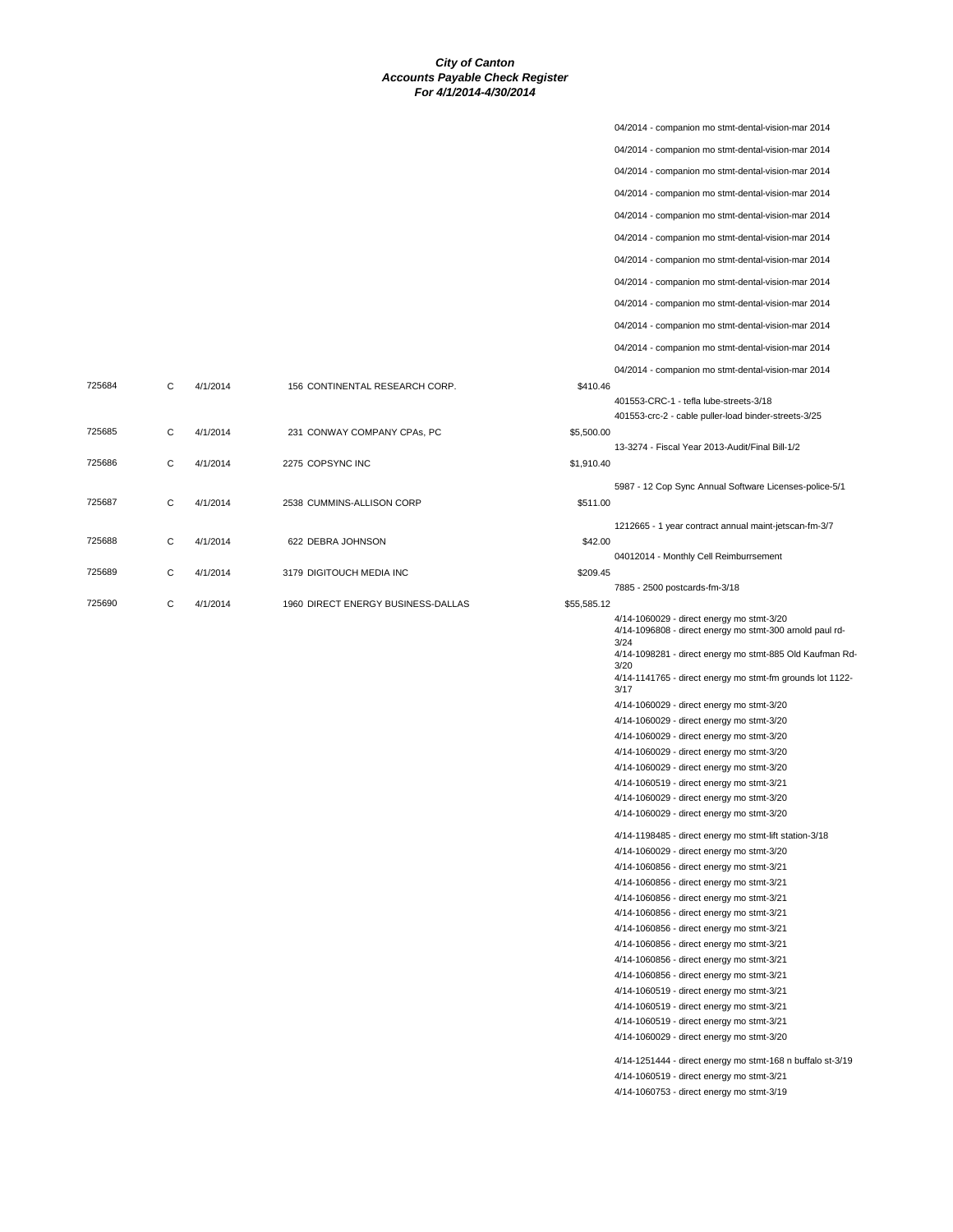|            | 4/14-1111345 - direct energy mo stmt-203 n buffalo st-3/19<br>4/14-1152425 - direct energy mo stmt-410 arnold paul rd-       |
|------------|------------------------------------------------------------------------------------------------------------------------------|
|            | siren-3/17<br>4/14-1251443 - direct energy mo stmt-359 n trade days blvd-                                                    |
|            | 3/17                                                                                                                         |
|            | 4/14-1060282 - direct energy mo stmt-fm-3/18<br>4/14-1253672 - direct energy mo stmt-310 arnold paul rd                      |
|            | grdl-3/17                                                                                                                    |
|            | 4/14-1060753 - direct energy mo stmt-3/19                                                                                    |
|            | 4/14-1060753 - direct energy mo stmt-3/19<br>4/14-1060753 - direct energy mo stmt-3/19                                       |
|            | 4/14-1060753 - direct energy mo stmt-3/19                                                                                    |
|            | 4/14-1060753 - direct energy mo stmt-3/19                                                                                    |
|            | 4/14-1060753 - direct energy mo stmt-3/19                                                                                    |
|            | 4/14-1251442 - direct energy mo stmt-200 e terrell st-3/19                                                                   |
|            | 4/14-1060753 - direct energy mo stmt-3/19                                                                                    |
|            | 4/14-1060029 - direct energy mo stmt-3/20<br>4/14-1060753 - direct energy mo stmt-3/19                                       |
|            | 4/14-1151196 - direct energy mo stmt-fm grounds lot 1574-<br>3/17                                                            |
|            | 4/14-1113700 - direct energy mo stmt-800 fm lane unit 94-<br>3/17                                                            |
|            | 4/14-1106860 - direct energy mo stmt-15 row 2 ofc-3/17                                                                       |
|            | 4/14-1299260 - direct energy mo stmt-139 fm lane-3/17                                                                        |
|            | 4/14-1284549 - direct energy mo stmt-800 fm lane-3/17                                                                        |
|            | 4/14-1060721 - direct energy mo stmt-3/20                                                                                    |
|            | 4/14-1060721 - direct energy mo stmt-3/20<br>4/14-1060721 - direct energy mo stmt-3/20                                       |
|            | 4/14-1060721 - direct energy mo stmt-3/20                                                                                    |
|            | 4/14-1060721 - direct energy mo stmt-3/20                                                                                    |
|            | 4/14-1060721 - direct energy mo stmt-3/20                                                                                    |
| \$1,549.13 | 4/14-1060753 - direct energy mo stmt-3/19                                                                                    |
|            | 797000763-14 - (11) 150 gal drums chlorine-water plant-                                                                      |
| \$50.00    | 3/17                                                                                                                         |
|            | 03252014 - reimb for dues to BOAT-3/25                                                                                       |
| \$875.00   |                                                                                                                              |
| \$50.95    | 640025 - Tree Removal-fm-3/24                                                                                                |
|            |                                                                                                                              |
| \$537.00   | 4/14-003-005299 - monthly internet stmt-fire dept-4/10                                                                       |
|            | 2608 - annual membership dues-etcog-2014                                                                                     |
| \$64.00    |                                                                                                                              |
|            | i10849 - monthly wireless internet stmt-wwtp-3/25                                                                            |
| \$710.00   | 21483 - booth tracker monthly support-3/31                                                                                   |
| \$750.00   |                                                                                                                              |
|            | 04012014 - MONTHLY RETAINER SERVICES                                                                                         |
| \$2,487.28 |                                                                                                                              |
|            | 1-85881 - alignment-It tire rod-switch-unit E1-fire dept-3/22<br>1-gs83905 - Tires for E1-fire dept-1/29                     |
| \$454.00   |                                                                                                                              |
|            | 5938 - dog food-bens-animal shelter-3/20                                                                                     |
| \$1,172.50 | 3/25/14 - 350 gal diesel @3.35-utility barn-3/25                                                                             |
| \$880.00   |                                                                                                                              |
|            | 0013154 - Office Cleaning City Hall-COC-Mar 2014<br>0013155 - office cleaning monthly stmt-senior citizens bldg-<br>mar 2014 |
| \$536.68   |                                                                                                                              |
|            |                                                                                                                              |
|            | 8746803 - chlorine-sulfuric acid-ammonia-water plant-3/19                                                                    |

| 725692 | C            | 4/1/2014 | 32 DPC INDUSTRIES, INC.           | \$1,549.13 |
|--------|--------------|----------|-----------------------------------|------------|
| 725693 | C            | 4/1/2014 | 3178 DWIGHT LANCASTER             | \$50.00    |
| 725694 | C            | 4/1/2014 | 319 EAGER BEAVER                  | \$875.00   |
| 725695 | C            | 4/1/2014 | 826 EAST TEXAS CABLE              | \$50.95    |
| 725696 | C            | 4/1/2014 | 440 EAST TEXAS COUNCIL OF GOVTS   | \$537.00   |
| 725697 | C            | 4/1/2014 | 2059 EAST TEXAS WIFI              | \$64.00    |
| 725698 | C            | 4/1/2014 | 1013 E-SOFTSYS LLC                | \$710.00   |
| 725699 | C            | 4/1/2014 | 381 GARY BURTON ENGINEERING, INC. | \$750.00   |
| 725700 | $\mathsf{C}$ | 4/1/2014 | 2652 GOOLSBEE TIRE                | \$2,487.28 |
|        |              |          |                                   |            |
| 725701 | C            | 4/1/2014 | 2274 GRAPPLE PET PRODUCTS         | \$454.00   |
| 725702 | C            | 4/1/2014 | 42 GW OIL COMPANY                 | \$1,172.50 |
| 725703 | $\mathsf{C}$ | 4/1/2014 | 858 H AND H CLEANING SERVICE      | \$880.00   |
|        |              |          |                                   |            |
| 725704 | C            | 4/1/2014 | 44 HACH COMPANY                   | \$536.68   |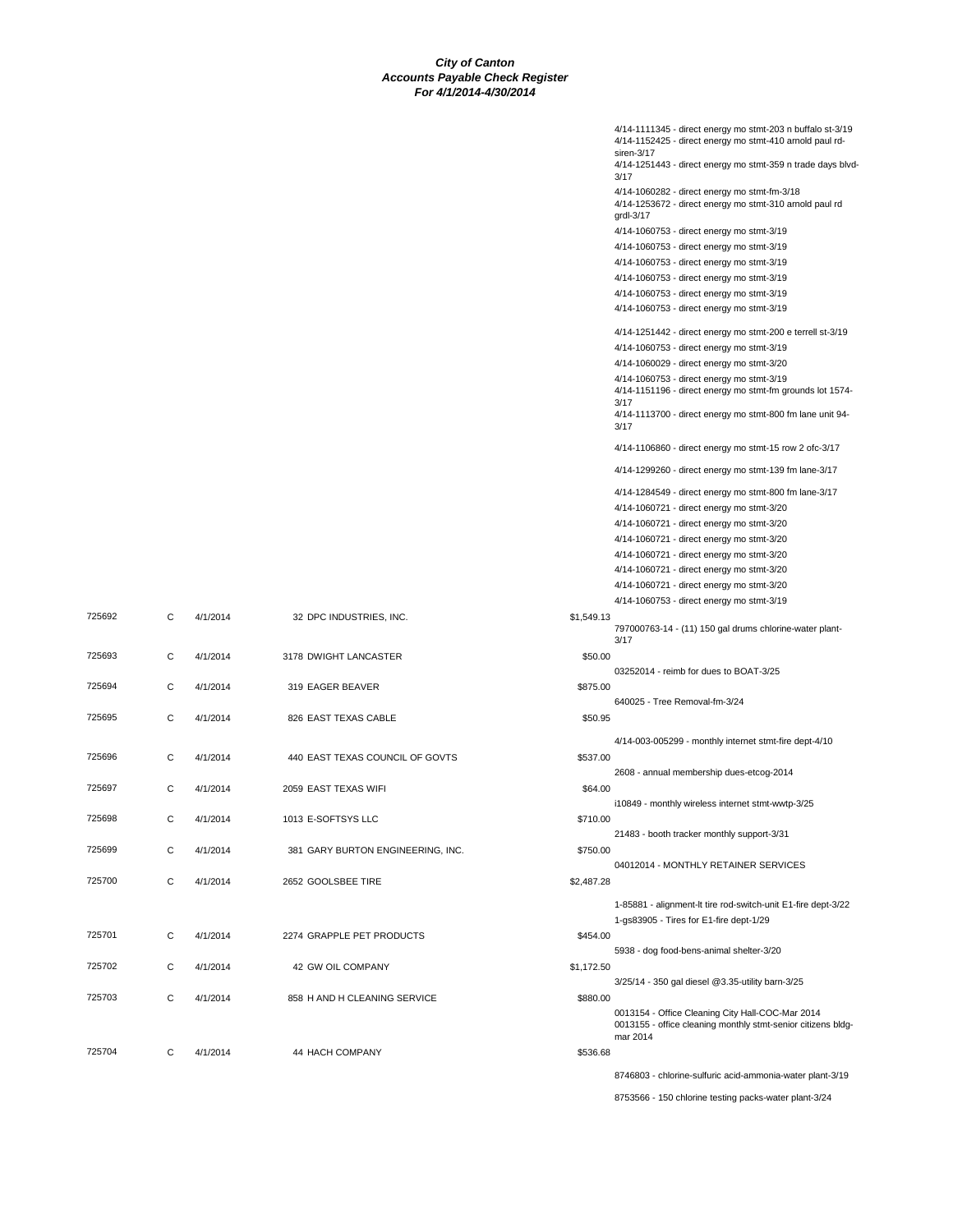| 725705 | С | 4/1/2014 | 3026 HD SUPPLY WATERWORKS LTD  | \$238.50    |                                                                        |
|--------|---|----------|--------------------------------|-------------|------------------------------------------------------------------------|
|        |   |          |                                |             | c191436 - water line parts-utilities-3/26                              |
| 725706 | C | 4/1/2014 | 1671 HEALTH CARE SERVICE CORP  | \$35,947.90 |                                                                        |
|        |   |          |                                |             | 04/2014 - bcbs mo stmt-april 2014                                      |
|        |   |          |                                |             | 04/2014 - bcbs mo stmt-april 2014<br>04/2014 - bcbs mo stmt-april 2014 |
|        |   |          |                                |             | 04/2014 - bcbs mo stmt-april 2014                                      |
|        |   |          |                                |             | 04/2014 - bcbs mo stmt-april 2014                                      |
|        |   |          |                                |             | 04/2014 - bcbs mo stmt-april 2014                                      |
|        |   |          |                                |             | 04/2014 - bcbs mo stmt-april 2014                                      |
|        |   |          |                                |             | 04/2014 - bcbs mo stmt-april 2014                                      |
|        |   |          |                                |             | 04/2014 - bcbs mo stmt-april 2014                                      |
|        |   |          |                                |             | 04/2014 - bcbs mo stmt-april 2014                                      |
|        |   |          |                                |             | 04/2014 - bcbs mo stmt-april 2014                                      |
|        |   |          |                                |             | 04/2014 - bcbs mo stmt-april 2014                                      |
|        |   |          |                                |             |                                                                        |
|        |   |          |                                |             | 04/2014 - bcbs mo stmt-april 2014<br>04/2014 - bcbs mo stmt-april 2014 |
|        |   |          |                                |             |                                                                        |
|        |   |          |                                |             | 04/2014 - bcbs mo stmt-april 2014<br>04/2014 - bcbs mo stmt-april 2014 |
|        |   |          |                                |             |                                                                        |
|        |   |          |                                |             | 04/2014 - bcbs mo stmt-april 2014                                      |
|        |   |          |                                |             | 04/2014 - bcbs mo stmt-april 2014                                      |
|        |   |          |                                |             | 04/2014 - bcbs mo stmt-april 2014                                      |
|        |   |          |                                |             | 04/2014 - bcbs mo stmt-april 2014                                      |
|        |   |          |                                |             | 04/2014 - bcbs mo stmt-april 2014                                      |
| 725707 | С | 4/1/2014 | 111 HELEN PEACE                | \$16.67     |                                                                        |
|        |   |          |                                |             | 04012014 - FIREMAN'S PENSION                                           |
| 725708 | С | 4/1/2014 | 121 HOWARD PAUL STEGALL        | \$25.00     |                                                                        |
|        |   |          |                                |             | 04012014 - MO FIREMAN'S PENSION                                        |
| 725709 | С | 4/1/2014 | 113 J L PEACE                  | \$25.00     |                                                                        |
|        |   |          |                                |             | 04012014 - MO FIREMAN'S PENSION                                        |
| 725710 | С | 4/1/2014 | 168 JIMMY PEACE                | \$25.00     |                                                                        |
|        |   |          |                                |             | 04012014 - MO FIREMANS PENSION                                         |
| 725711 | С | 4/1/2014 | 302 JOEY PEACE                 | \$25.00     |                                                                        |
|        |   |          |                                |             | 04012014 - MO FIREMANS PENSION                                         |
| 725712 | С | 4/1/2014 | 1555 JOHN PROUGH               | \$42.00     |                                                                        |
|        |   |          |                                |             | 04012014 - CELL REIMBURSEMENT                                          |
| 725713 | С | 4/1/2014 | 145 JOHNSON LAB & SUPPLY CO.   | \$4,705.47  | 183750-000 - soil probe-utilities-3/20                                 |
|        |   |          |                                |             | 183858-000 - 6 master meters-6 water meters-12 lids-                   |
|        |   |          |                                |             | utlities-3/28                                                          |
|        |   |          |                                |             | 183858-000 - 6 master meters-6 water meters-12 lids-                   |
|        |   |          |                                |             | utlities-3/28<br>183858-000 - 6 master meters-6 water meters-12 lids-  |
|        |   |          |                                |             | utlities-3/28                                                          |
|        |   |          |                                |             | 182688-000 - 4 dual body compound meter & bronze                       |
|        |   |          |                                |             | strainer-utilities-3/20                                                |
| 725714 | С | 4/1/2014 | 2874 JP MARSH                  | \$42.00     |                                                                        |
|        |   |          |                                |             | 04012014 - monthly cell phone reimbursement                            |
| 725715 | C | 4/1/2014 | 238 JULIE SEYMORE              | \$42.00     |                                                                        |
|        |   |          |                                |             | 04012014 - MONTHLY CELL PHONE REIMBURSEMENT                            |
| 725716 | С | 4/1/2014 | 1726 LA DEANIA JONES           | \$42.00     |                                                                        |
|        |   |          |                                |             | 04012014 - monthly cell phone reimbursement                            |
| 725717 | С | 4/1/2014 | 292 LILIA V DURHAM             | \$215.00    |                                                                        |
|        |   |          |                                |             | 03/26/2014 - sw airlines-reimb plane ticket for seminar-muni           |
|        |   |          |                                |             | court-3/26                                                             |
|        |   |          |                                |             | 04012014 - MO CELL REIMBURSEMENT                                       |
| 725718 | С | 4/1/2014 | 356 LINDA BOSTON               | \$42.00     |                                                                        |
|        |   |          |                                |             | 04012014 - MO CELL REIMBURSEMENT                                       |
| 725719 | С | 4/1/2014 | 1132 MIKE KING                 | \$42.00     |                                                                        |
|        |   |          |                                |             | 04012014 - MONTHLY CELL REIMBURSEMENT                                  |
| 725720 | С | 4/1/2014 | 59 MITCHELL WELDING SUPPLY     | \$60.00     |                                                                        |
|        |   |          |                                |             | r0390 - rental of oxygen cylinders-utilities-3/25                      |
| 725721 | С | 4/1/2014 | 3051 MUNICIPAL SERVICES BUREAU | \$22.45     |                                                                        |
|        |   |          |                                |             | ME9845 - toll-unit 74-police dept-3/15                                 |
| 725722 | С | 4/1/2014 | 256 NATIONAL SUPPLY CO., INC.  | \$299.53    |                                                                        |
|        |   |          |                                |             | 75561 - (38) hose bibs-(25) s-tee 1/2 gal-fm-3/26                      |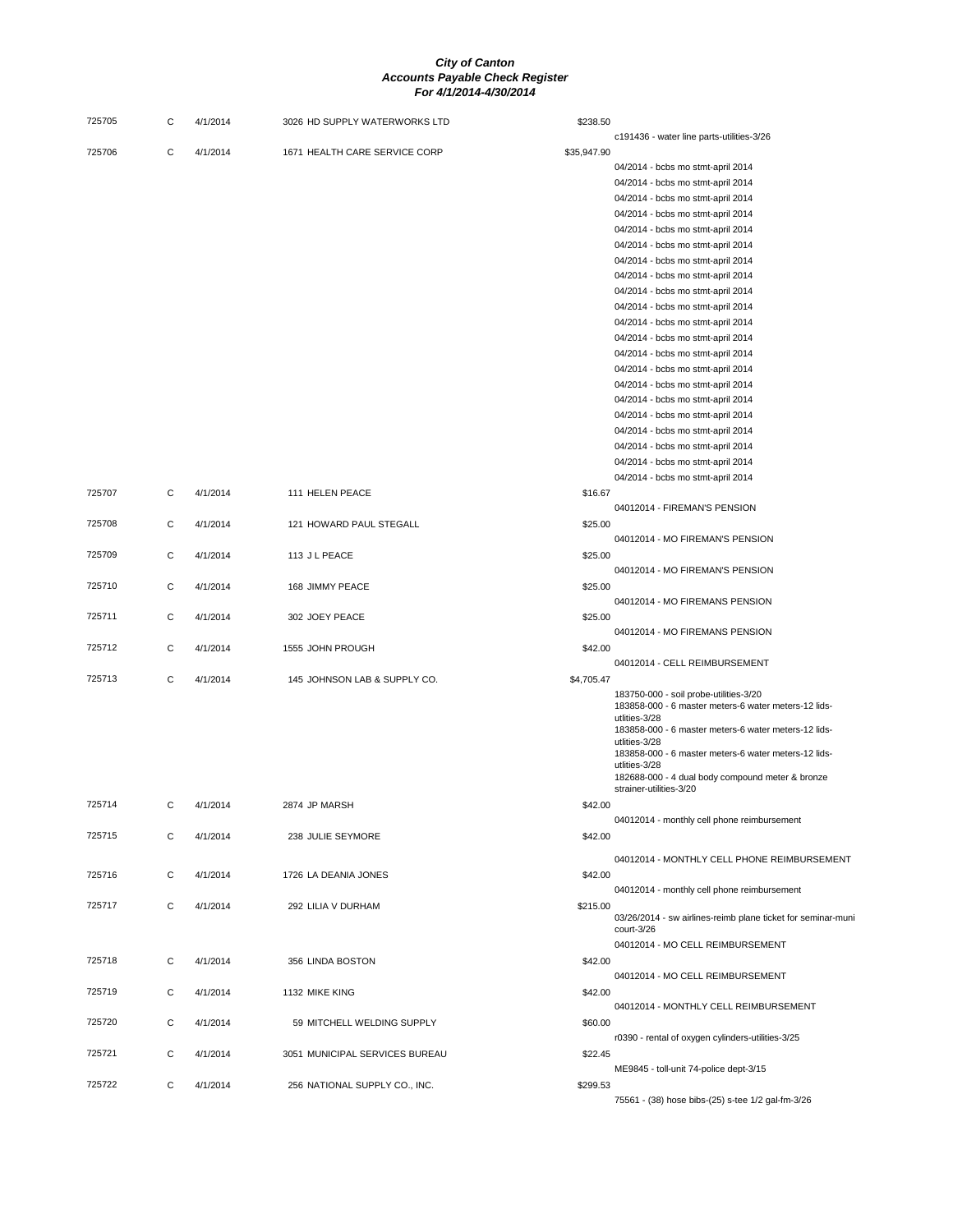| 725723 | С | 4/1/2014 | 3005 NEOFUNDS BY DEPOSIT                  | \$600.00    | 4/14-7900-0440-5116-5367 - refill postage on postage<br>meter-coc-3/25                                                                                                                                                                                                                                                                                                                                                                                                                                                                                                                                                                                                 |
|--------|---|----------|-------------------------------------------|-------------|------------------------------------------------------------------------------------------------------------------------------------------------------------------------------------------------------------------------------------------------------------------------------------------------------------------------------------------------------------------------------------------------------------------------------------------------------------------------------------------------------------------------------------------------------------------------------------------------------------------------------------------------------------------------|
| 725724 | С | 4/1/2014 | 1421 OEM SUPPLIES                         | \$68.19     |                                                                                                                                                                                                                                                                                                                                                                                                                                                                                                                                                                                                                                                                        |
| 725725 | C | 4/1/2014 | 3036 ORKIN PEST CONTROL                   | \$285.00    | 103505 - ink cartridge for postage machine-coc-3/26                                                                                                                                                                                                                                                                                                                                                                                                                                                                                                                                                                                                                    |
|        |   |          |                                           |             | 92158997 - monthly pest control-blackwell museum-3/24<br>92159003 - monthly pest control-civic center-3/20<br>92158992 - monthly pest control-log cabin-3/24<br>92158987 - monthly pest control-city hall-3/20<br>92158998 - monthly pest control-fire dept-3/20                                                                                                                                                                                                                                                                                                                                                                                                       |
|        |   |          |                                           |             | 92159004 - monthly pest control-senior citizens bldg-3/20                                                                                                                                                                                                                                                                                                                                                                                                                                                                                                                                                                                                              |
|        |   |          |                                           |             | 92159006 - monthly pest control-plaza museum-3/20<br>92159048 - monthly pest control-coc-3/20<br>92158989 - monthly pest control-police dept-3/20                                                                                                                                                                                                                                                                                                                                                                                                                                                                                                                      |
| 725726 | С | 4/1/2014 | 3180 PATRICIA LAWRENCE                    | \$50.00     | 241164 - refund to vendor-product non conforming-food<br>concession-fm-3/17                                                                                                                                                                                                                                                                                                                                                                                                                                                                                                                                                                                            |
| 725727 | C | 4/1/2014 | 1239 PETTY CASH-FM-LOG CABIN              | \$244.43    | 03312014 - replenish petty cash-log cabin-3/31<br>03312014 - replenish petty cash-log cabin-3/31<br>03312014 - replenish petty cash-log cabin-3/31<br>03312014 - replenish petty cash-log cabin-3/31<br>03312014 - replenish petty cash-log cabin-3/31<br>03312014 - replenish petty cash-log cabin-3/31<br>03312014 - replenish petty cash-log cabin-3/31<br>03312014 - replenish petty cash-log cabin-3/31<br>03312014 - replenish petty cash-log cabin-3/31<br>03312014 - replenish petty cash-log cabin-3/31<br>03312014 - replenish petty cash-log cabin-3/31<br>03312014 - replenish petty cash-log cabin-3/31<br>03312014 - replenish petty cash-log cabin-3/31 |
| 725728 | C | 4/1/2014 | 3068 PHOENIX FABRICATORS AND ERECTORS INC | \$50,895.30 | 03312014 - replenish petty cash-log cabin-3/31<br>03272014 - Elev Storage Tank-Pay Req 9-3/27                                                                                                                                                                                                                                                                                                                                                                                                                                                                                                                                                                          |
| 725729 | C | 4/1/2014 | 2690 PK Power Systems                     | \$2,209.59  |                                                                                                                                                                                                                                                                                                                                                                                                                                                                                                                                                                                                                                                                        |
| 725730 | C | 4/1/2014 | 84 POSTMASTER                             | \$585.96    | 2014074 - Repair backup generator for Fire Station-3/24<br>04012014 - postage for permit #1-utility billing-4/1                                                                                                                                                                                                                                                                                                                                                                                                                                                                                                                                                        |
| 725731 | C | 4/1/2014 | 2938 POTTER MINTON PC                     | \$2,935.87  | 09233.1025758 - legal services-feb 2014<br>09233.1025758 - legal services-feb 2014<br>09233.1025758 - legal services-feb 2014<br>09233.1025758 - legal services-feb 2014<br>09233.1025758 - legal services-feb 2014                                                                                                                                                                                                                                                                                                                                                                                                                                                    |
| 725732 | C | 4/1/2014 | <b>188 PURCHASE POWER</b>                 | \$208.99    | 2/24-0521-1474 - postage for meter-fm-2/24                                                                                                                                                                                                                                                                                                                                                                                                                                                                                                                                                                                                                             |
| 725733 | С | 4/1/2014 | 1867 QUILL CORPORATION                    | \$124.96    | 1633599 - black ink cartridge-color cartridge-doyle's printer-<br>3/25                                                                                                                                                                                                                                                                                                                                                                                                                                                                                                                                                                                                 |
|        |   |          |                                           |             | 1551494 - black toner cartridge-main copier-coc-3/19<br>1485784 - black inkjet printer cartridge-fm-3/19                                                                                                                                                                                                                                                                                                                                                                                                                                                                                                                                                               |
| 725734 | С | 4/1/2014 | 3145 R AND R SCREEN GRAPHICS LLC          | \$552.00    | 5816 - 55 navy uniform shirts-fire dept-3/25                                                                                                                                                                                                                                                                                                                                                                                                                                                                                                                                                                                                                           |
| 725735 | C | 4/1/2014 | 771 RED BUD SUPPLY, INC                   | \$150.90    | 130335 - signs-"cell phone use prohibited"-street name sign-<br>"amy st"-3/17                                                                                                                                                                                                                                                                                                                                                                                                                                                                                                                                                                                          |
| 725736 | C | 4/1/2014 | 3076 REFRIGERATED SPECIALIST INC          | \$64.58     |                                                                                                                                                                                                                                                                                                                                                                                                                                                                                                                                                                                                                                                                        |
| 725737 | C | 4/1/2014 | 3135 RICK'S MOWING SERVICE                | \$600.00    | s351868 - replaced outdated water filters-civic center-3/13<br>03312014 - cemetery maintenance for the month of mar<br>2014                                                                                                                                                                                                                                                                                                                                                                                                                                                                                                                                            |
| 725738 | C | 4/1/2014 | 3117 Ronald Hammack                       | \$155.00    |                                                                                                                                                                                                                                                                                                                                                                                                                                                                                                                                                                                                                                                                        |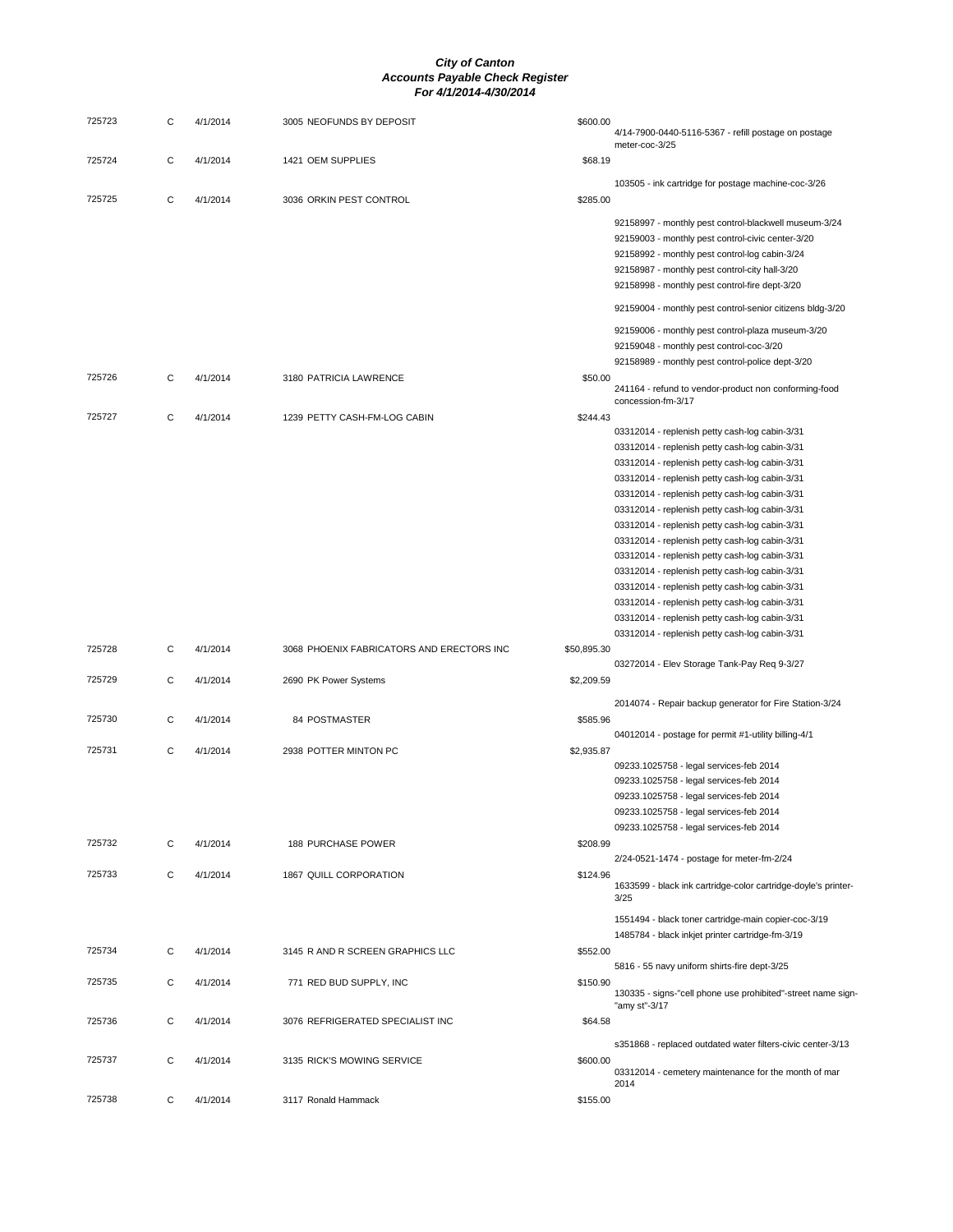|        |   |          |                                                 |            | 033142014 - r hammack-per diem-antique show-roundtop,tx-<br>vendor rec-3/27-3/30<br>03242014 - r hammack-per diem-vintage market days-<br>alvarado, tx-vendor recruiting-3/22                                                                                                                                                                                                                                             |
|--------|---|----------|-------------------------------------------------|------------|---------------------------------------------------------------------------------------------------------------------------------------------------------------------------------------------------------------------------------------------------------------------------------------------------------------------------------------------------------------------------------------------------------------------------|
| 725739 | C | 4/1/2014 | 322 RUBY NORMAN                                 | \$16.67    |                                                                                                                                                                                                                                                                                                                                                                                                                           |
| 725740 | C | 4/1/2014 | 66 SITE SANITATION SERVICE                      | \$425.00   | 04012014 - FIREMAN'S PENSION                                                                                                                                                                                                                                                                                                                                                                                              |
|        |   |          |                                                 |            | 112 - portable toilet rentals-fm-parks-3/5                                                                                                                                                                                                                                                                                                                                                                                |
|        |   |          |                                                 |            | 112 - portable toilet rentals-fm-parks-3/5                                                                                                                                                                                                                                                                                                                                                                                |
|        |   |          |                                                 |            | 112 - portable toilet rentals-fm-parks-3/5                                                                                                                                                                                                                                                                                                                                                                                |
| 725741 | С | 4/1/2014 | 70 STORY-WRIGHT INC                             | \$472.34   |                                                                                                                                                                                                                                                                                                                                                                                                                           |
|        |   |          |                                                 |            | 0178111-001 - 4 letter size storage boxes-muni court-3/7<br>0178511-001 - 2 cases storage boxes-2 boxes file folders-1<br>dozen pencils-coc-3/21<br>0178511-001 - 2 cases storage boxes-2 boxes file folders-1<br>dozen pencils-coc-3/21<br>0178511-001 - 2 cases storage boxes-2 boxes file folders-1<br>dozen pencils-coc-3/21<br>0178119-001 - 4 pkgs post it flags-1 dozen highlighters-1<br>dozen legal pads-coc-3/7 |
|        |   |          |                                                 |            | 0178049-001 - silver base name plate-"bristal lewis"-coc-3/4<br>0177909-001 - 2 boxes laser labels-2 boxes file folders-coc-<br>2/28                                                                                                                                                                                                                                                                                      |
|        |   |          |                                                 |            | 0177930-001 - business cards-ron hammack-fm-2/27<br>0177708-001 - file folders-card stock paper-legal pads-coc-<br>2/21<br>0177708-001 - file folders-card stock paper-legal pads-coc-                                                                                                                                                                                                                                    |
|        |   |          |                                                 |            | 2/21<br>0178110-001 - 48 sharpies-10 pkgs scotch tape-2 spiral<br>notebooks-fm-3/7                                                                                                                                                                                                                                                                                                                                        |
| 725742 | С | 4/1/2014 | 2468 SYSLOGIC TECHNOLOGY SERVICES               | \$5,573.50 |                                                                                                                                                                                                                                                                                                                                                                                                                           |
|        |   |          |                                                 |            | 2237 - setup new laptop-reconfigured printing-fm-3/3<br>2238 - cleaned up malware on debbie's system-utility billing-<br>3/3                                                                                                                                                                                                                                                                                              |
|        |   |          |                                                 |            | 2251 - Server for Booth Tracker Upgrade-fm-3/19<br>2252 - correct/stablilize corrupt bios on server-overnight<br>maint-fire dept-3/19                                                                                                                                                                                                                                                                                     |
|        |   |          |                                                 |            | 2260 - Setup-Configure-Install Server 2008 R2-fm-3/29                                                                                                                                                                                                                                                                                                                                                                     |
| 725743 | С | 4/1/2014 | 269 TENNANT SALES & SERVICE CO.                 | \$301.60   | 912227653 - serviced batteries-rotated brushes-unit 123-fm-<br>3/17                                                                                                                                                                                                                                                                                                                                                       |
|        |   |          |                                                 |            | 912227654 - serviced batteries-rotated brushes-unit 123-fm-<br>3/17                                                                                                                                                                                                                                                                                                                                                       |
| 725744 | С | 4/1/2014 | 2081 TEXAS MUNICIPAL CLERKS CERTIFICATION PROGI | \$48.00    | 03182014 - 2013 supplement-texas muni election law<br>manual-3/18                                                                                                                                                                                                                                                                                                                                                         |
| 725745 | С | 4/1/2014 | 1126 TEXAS WHOLESALE TIRES                      | \$24.00    | 406175 - rotate and balance tires-unit 31-animal control-<br>3/12                                                                                                                                                                                                                                                                                                                                                         |
| 725746 | C | 4/1/2014 | 740 TOM PERRY                                   | \$42.00    |                                                                                                                                                                                                                                                                                                                                                                                                                           |
| 725747 | C | 4/1/2014 | 241 TRACTOR SUPPLY CREDIT PLAN                  | \$194.94   | 04012014 - MONTHLY CELL PHONE REIMBURSEMENT                                                                                                                                                                                                                                                                                                                                                                               |
|        |   |          |                                                 |            | 200223964 - medium gloves-utilities-2/19<br>200225536 - unit 116-jet machine-reinstalled sockets on<br>pump-fm-3/1                                                                                                                                                                                                                                                                                                        |
|        |   |          |                                                 |            | 300233603 - travel wheel charger-fire dept-3/18<br>300232470 - 2 bags 4hlth puppy food-jk hope-animal shelter-<br>3/12                                                                                                                                                                                                                                                                                                    |
| 725748 | С | 4/1/2014 | 117 TROYCE CASEY                                | \$25.00    | 04012014 - MO FIREMAN'S PENSION                                                                                                                                                                                                                                                                                                                                                                                           |
| 725749 | С | 4/1/2014 | 3065 US BANK EQUIPMENT FINANCE                  | \$167.00   | 250039823 - monthly copier lease-muni court-3/24                                                                                                                                                                                                                                                                                                                                                                          |
|        |   |          |                                                 |            | 250040011 - monthly copier lease-fire dept-3/25                                                                                                                                                                                                                                                                                                                                                                           |
| 725750 | C | 4/1/2014 | 218 VAN ZANDT INTERNET                          | \$40.00    | i18635 - domain hosting-monthly stmt-cantontex.com-3/25                                                                                                                                                                                                                                                                                                                                                                   |
| 725751 | С | 4/1/2014 | 17 VAN ZANDT NEWSPAPER LLC                      | \$774.50   |                                                                                                                                                                                                                                                                                                                                                                                                                           |
|        |   |          |                                                 |            | 336820 - ad in herald-citizen of the year nominations-3/20<br>338394 - classified ad-police officer-3/13<br>338395 - classified ad-911 dispatcher-3/13                                                                                                                                                                                                                                                                    |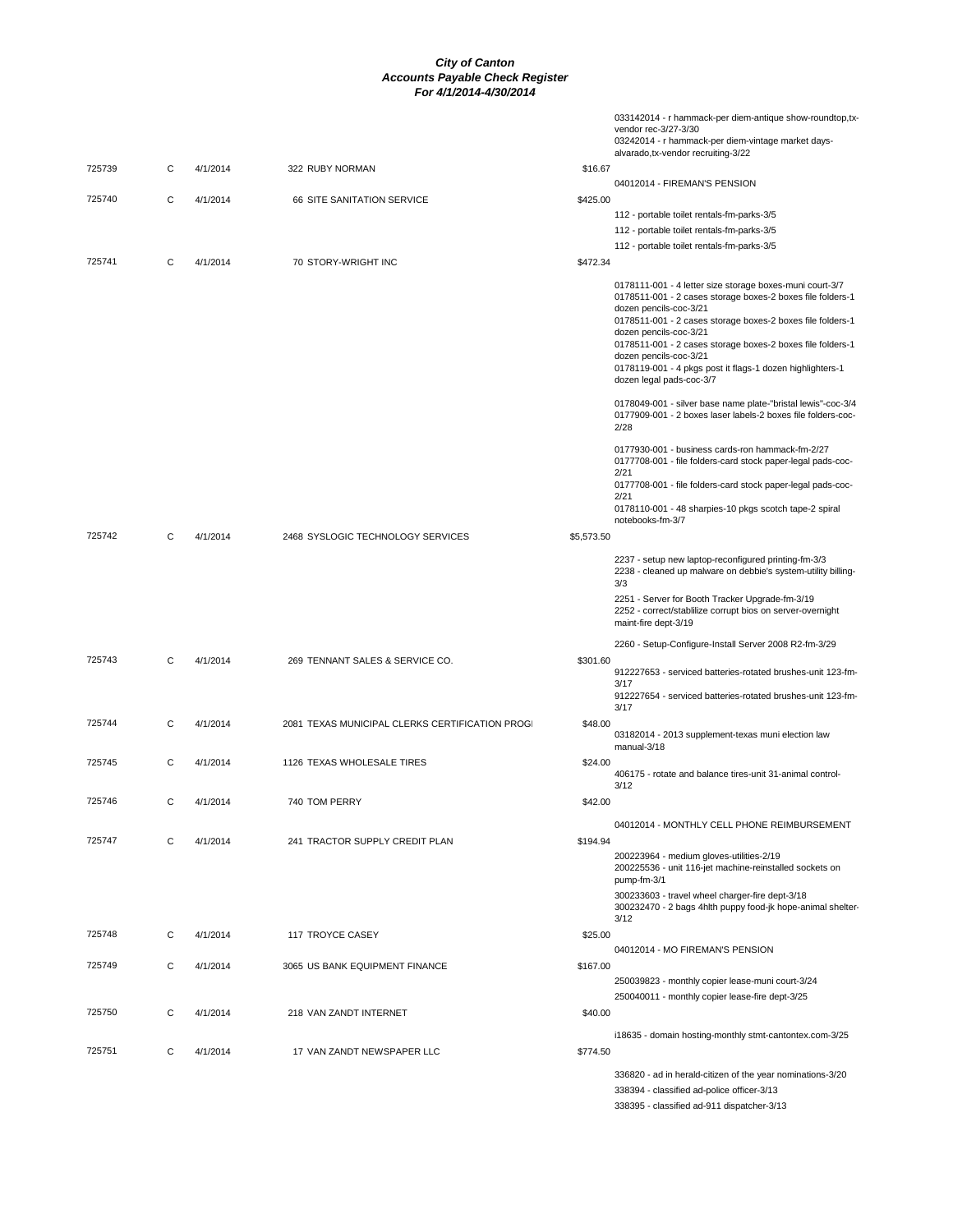|        |   |          |                                 | 336818 - ad in herald-citizen of the year nominations-3/6<br>339025 - 1/4 pg ad-april guide-civic center-3/31                                                |  |
|--------|---|----------|---------------------------------|--------------------------------------------------------------------------------------------------------------------------------------------------------------|--|
|        |   |          |                                 | 339024 - 1/4 pg ad-april guide-dry creek landing-fm-3/31<br>338778 - classified ad-fm tram driver-3/27                                                       |  |
| 725752 | C | 4/1/2014 | 139 VERIZON SOUTHWEST           | 336819 - ad in herald-citizen of the year nomination-3/13<br>337909 - 1/4 herald display-readers choice winners-city of<br>canton-3/20<br>\$1,191.23         |  |
|        |   |          |                                 | 4/14-040930 - verizon mo stmt-blackwell museum-3/16                                                                                                          |  |
|        |   |          |                                 | 4/14-840126 - verizon mo stmt-senior citizens bldg-3/25<br>4/14-800602 - verizon mo stmt-903-1FR-0064-fm data line<br>3/25                                   |  |
|        |   |          |                                 | 4/14-950823 - verizon mo stmt-903-567-1134-city hall-3/25<br>4/14-960906 - verizon mo stmt-fm data line-3/25<br>4/14-060621 - verizon mo stmt-fire dept-3/25 |  |
|        |   |          |                                 | 04/14-040113 - verizon mo stmt-290 e tyler-city hall-3/22<br>4/14-060905 - verizon mo stmt-log cabin-fm-3/16                                                 |  |
|        |   |          |                                 | 4/14-130125 - verizon mo stmt-903-567-2846-coc-3/16                                                                                                          |  |
|        |   |          |                                 | 04/14-130314 - verizon mo stmt-dry loop water line-4/13                                                                                                      |  |
|        |   |          |                                 | 4/14-499200 - verizon mo stmt-emer weather alert-fm-3/25                                                                                                     |  |
| 725753 | C | 4/1/2014 | 2966 VZCM INC                   | \$500.00<br>04012014 - Monthly Maintenance                                                                                                                   |  |
| 725754 | С | 4/1/2014 | 102 WILEY AND SONS, INC.        | \$93.45                                                                                                                                                      |  |
|        |   |          |                                 | 11333 - piston kit-2 darts-gun repair for animal control-2/13                                                                                                |  |
| 725755 | С | 4/1/2014 | 212 WILLIAM SUMMITT             | \$50.00<br>04012014 - MEALS ON WHEELS                                                                                                                        |  |
| 725756 | С | 4/1/2014 | 2974 WILLIAMS SCOTSMAN INC      | \$529.20                                                                                                                                                     |  |
| 725758 | C | 4/1/2014 | 3046 XEROX CORPORATION          | 04012014 - rental of temporary offfice building<br>\$114.44                                                                                                  |  |
|        |   |          |                                 | 073293192 - monthly copier maint billing-police dept-4/1                                                                                                     |  |
| 725759 | С | 4/1/2014 | 3108 ZELMA TAWATER              | \$16.67                                                                                                                                                      |  |
| 725760 | С | 4/2/2014 | 3181 CYRA                       | 04012014 - Fireman's Pension<br>\$250.00                                                                                                                     |  |
| 725761 | C | 4/8/2014 |                                 | 04022014 - cyra uniforms-police golf funds-4/1                                                                                                               |  |
|        |   |          | 1669 BRANDY DEVILLE             | \$234.90<br>04082014 - CAUSE # 05-00293-CASE # N009204753-<br><b>BRANDY/STEPHEN</b>                                                                          |  |
| 725762 | С | 4/8/2014 | 732 CHRISTINA E RYDER           | \$193.52                                                                                                                                                     |  |
| 725763 | С | 4/8/2014 | 1593 COLLEEN M BROWN            | 04082014 - CAUSE # 04 00514-CHRISTINA/JOE<br>\$69.23                                                                                                         |  |
|        |   |          |                                 | 04082014 - CAUSE-94211-COLLEEN BROWN/JOEL<br>BROWN--AG CASE#-4591592561                                                                                      |  |
| 725764 | C | 4/8/2014 | 2896 KANDICE RYAN DURHAM-LITTLE | \$103.26<br>04082014 - Kandice Ryan Durham-Little/Brandon K Little-<br>cause 10-00819                                                                        |  |
| 725765 | C | 4/8/2014 | 3013 LEONARDO CRUZ              | \$101.09<br>04082014 - #0012831167 case 77,195-leonardo                                                                                                      |  |
| 725766 | C | 4/8/2014 | 134 MY CREDIT UNION             | cruz/adriana toledo<br>\$320.00                                                                                                                              |  |
|        |   |          |                                 | 04082014 - EMPLOYEE DIRECT SAVINGS DEPOSIT                                                                                                                   |  |
|        |   |          |                                 | 04082014 - EMPLOYEE DIRECT SAVINGS DEPOSIT                                                                                                                   |  |
|        |   |          |                                 | 04082014 - EMPLOYEE DIRECT SAVINGS DEPOSIT                                                                                                                   |  |
|        |   |          |                                 | 04082014 - EMPLOYEE DIRECT SAVINGS DEPOSIT                                                                                                                   |  |
|        |   |          |                                 | 04082014 - EMPLOYEE DIRECT SAVINGS DEPOSIT                                                                                                                   |  |
|        |   |          |                                 | 04082014 - EMPLOYEE DIRECT SAVINGS DEPOSIT                                                                                                                   |  |
| 725767 | С | 4/8/2014 | 3177 PATRICIA WOOD              | \$162.00<br>04082014 - Child Support Remit# 059126701197A172<br>FIPS# 4800000                                                                                |  |
| 725768 | С | 4/8/2014 | 1918 ROBIN MICHELLE ALLISON     | \$230.77                                                                                                                                                     |  |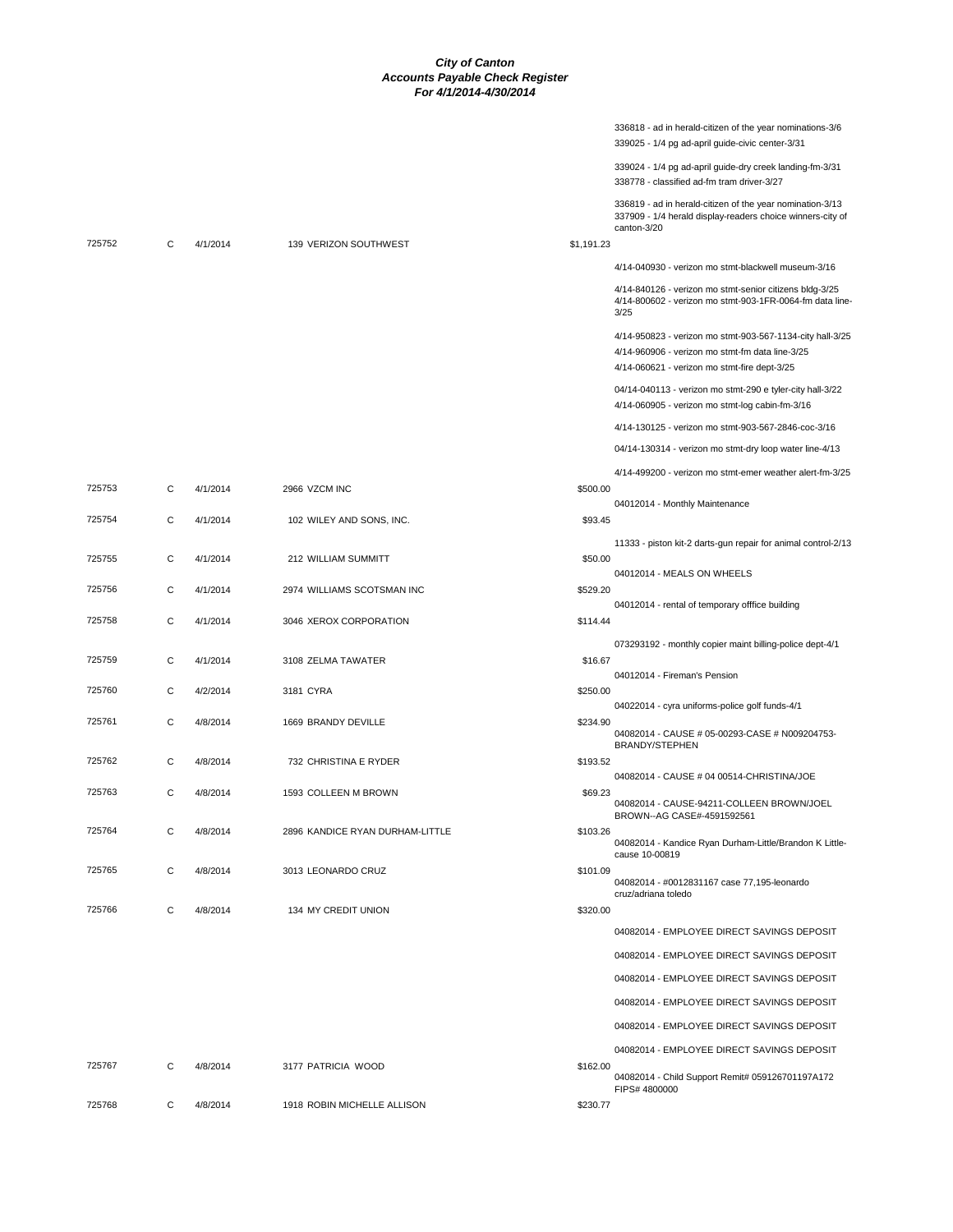| 725769 | С | 4/8/2014  | 2736 State Disbursement Unit      | \$138.46 |
|--------|---|-----------|-----------------------------------|----------|
| 725770 | С | 4/9/2014  | 3161 ALONA ANDERSON               | \$65.25  |
| 725771 | С | 4/9/2014  | 3011 AMANDA WHEELER               | \$123.25 |
| 725772 | C | 4/9/2014  | 3096 CHARLES BELL II              | \$65.25  |
| 725773 | С | 4/9/2014  | 1903 CHARLES CUNNINGHAM           | \$108.75 |
| 725774 | С | 4/9/2014  | 3092 CHARLES W BROWN              | \$123.25 |
| 725775 | С | 4/9/2014  | 3185 DAVID L CLEMMONS JR          | \$65.25  |
| 725776 | С | 4/9/2014  | 2906 DEONTAY WEBBER               | \$123.25 |
| 725777 | C | 4/9/2014  | 2983 DEXTER BAKER SR              | \$123.25 |
| 725778 | С | 4/9/2014  | 3001 DONALD W WHEELER             | \$123.25 |
| 725779 | С | 4/9/2014  | 3150 ELLEN WHEELER                | \$123.25 |
| 725780 | C | 4/9/2014  | 1841 FREDRICK MARONEY             | \$65.25  |
| 725781 | С | 4/9/2014  | 1881 JAMES JOHNSON                | \$58.00  |
| 725782 | С | 4/9/2014  | 2844 JERRY OSBURN                 | \$123.25 |
| 725783 | C | 4/9/2014  | 63 JESSIE STANFORD                | \$65.25  |
| 725784 | С | 4/9/2014  | 2997 JUSTIN WHEELER               | \$123.25 |
| 725785 | С | 4/9/2014  | 3163 LINDA ANN WHEELER            | \$123.25 |
| 725786 | C | 4/9/2014  | 3188 MARK THOMPSON                | \$65.25  |
| 725787 | С | 4/9/2014  | 3149 MICHAEL WEAVER               | \$65.25  |
| 725788 | С | 4/9/2014  | 3000 PAMELA WEAVER                | \$65.25  |
| 725789 | С | 4/9/2014  | 3113 PAUL ROGERS                  | \$116.00 |
| 725790 | С | 4/9/2014  | 2984 PEGGY SUE CLARK              | \$65.25  |
| 725791 | C | 4/9/2014  | 3186 PRENTAVIOUS MOREHEAD         | \$123.25 |
| 725792 | С | 4/9/2014  | 1659 RONALD WRIGHT                | \$65.25  |
| 725793 | С | 4/9/2014  | 374 SANDRA HOWARD                 | \$123.25 |
| 725794 | С | 4/9/2014  | 3151 SARA ESLINGER                | \$65.25  |
| 725795 | С | 4/9/2014  | 3189 SHERYL WHITE                 | \$65.25  |
| 725796 | С | 4/9/2014  | 2827 TIM JOHNSON                  | \$123.25 |
| 725797 | С | 4/9/2014  | 3187 WAYMOND ROBINSON             | \$65.25  |
| 725798 | С | 4/9/2014  | 3184 WILLIE CASTLE                | \$65.25  |
| 725799 | С | 4/10/2014 | 422 AMERICAN HERITAGE LIFE INS CO | \$171.40 |

|                     | 04082014 - CASE-09-00132-ROBIN ALLISON/BRAD<br>ALLISON                                               |
|---------------------|------------------------------------------------------------------------------------------------------|
| \$138.46            | 04082014 - cause #CV38856/dana/j phillips                                                            |
| \$65.25             | 04092014 - fm independent contract labor-4/7                                                         |
| \$123.25            | 04092014 - fm independent contract labor-4/7-4/8                                                     |
| \$65.25<br>\$108.75 | 04092014 - fm independent contract labor-4/7                                                         |
| \$123.25            | 04092014 - fm independent contract labor-4/7-4/8                                                     |
| \$65.25             | 04092014 - fm independent contract labor-4/7-4/8                                                     |
| \$123.25            | 04092014 - fm independent contract labor-4/7                                                         |
| \$123.25            | 04092014 - fm independent contract labor-4/7-4/8                                                     |
| \$123.25            | 04092014 - fm independent contract labor-4/7-4/8                                                     |
| \$123.25            | 04092014 - fm independent contract labor-4/7-4/8<br>04092014 - fm independent contract labor-4/7-4/8 |
| \$65.25             | 04092014 - fm independent contract labor-4/7                                                         |
| \$58.00             | 04092014 - fm independent contract labor-4/8                                                         |
| \$123.25            | 04092014 - fm independent contract labor 4/7-4/8                                                     |
| \$65.25             | 04092014 - fm independent contract labor-4/7                                                         |
| \$123.25            | 04092014 - fm independent contract labor-4/7-4/8                                                     |
| \$123.25            | 04092014 - fm independent contract labor-4/7-4/8                                                     |
| \$65.25<br>\$65.25  | 04092014 - fm independent contract labor-4/7                                                         |
| \$65.25             | 04092014 - fm independent contract labor-4/7                                                         |
| \$116.00            | 04092014 - fm independent contract labor-4/7                                                         |
| \$65.25             | 04092014 - fm independent contract labor-4/7-4/8                                                     |
| \$123.25            | 04092014 - fm independent contract labor-4/7                                                         |
| \$65.25             | 04092014 - fm independent contract labor 4/7-4/8                                                     |
| \$123.25            | 04092014 - fm independent contract labor-4/7<br>04092014 - fm independent contract labor-4/7-4/8     |
| \$65.25             | 04092014 - fm independent contract labor-4/7                                                         |
| \$65.25             | 04092014 - fm independent contract labor-4/7                                                         |
| \$123.25            | 04092014 - fm independent contract labor 4/7-4/8                                                     |
| \$65.25             | 04092014 - fm independent contract labor-4/7                                                         |
| \$65.25             | 04092014 - fm independent contract labor-4/7                                                         |
| \$171.40            | 04/2014 - allstate cancer mo billing-apr 2014                                                        |

04/2014 - allstate cancer mo billing-apr 2014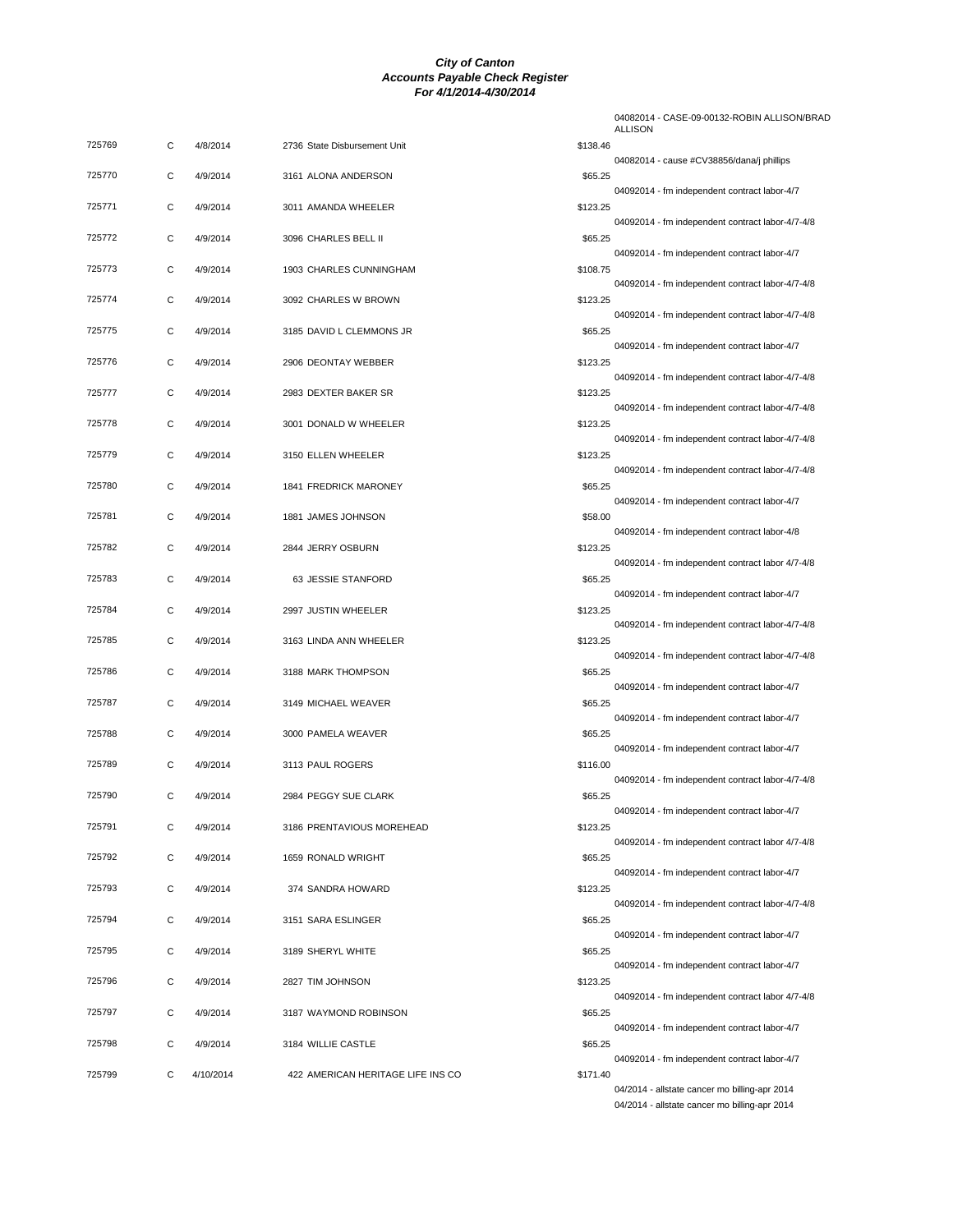04/2014 - allstate cancer mo billing-apr 2014

|        |   |           |                                           |            | 04/2014 - allstate cancer mo billing-apr 2014                                                                              |
|--------|---|-----------|-------------------------------------------|------------|----------------------------------------------------------------------------------------------------------------------------|
|        |   |           |                                           |            | 04/2014 - allstate cancer mo billing-apr 2014                                                                              |
|        |   |           |                                           |            | 04/2014 - allstate cancer mo billing-apr 2014                                                                              |
| 725800 | C | 4/10/2014 | 196 ANALYTICAL ENVIRONMENTAL LABORATORIES | \$689.00   |                                                                                                                            |
|        |   |           |                                           |            | 19647 - samples for water testing-wwtp-3/31                                                                                |
| 725801 | С | 4/10/2014 | 53 ATMOS ENERGY                           | \$143.23   |                                                                                                                            |
|        |   |           |                                           |            |                                                                                                                            |
|        |   |           |                                           |            | 4/14-3036424448 - atmos energy mo stmt-city hall-4/1                                                                       |
| 725802 | C | 4/10/2014 | 15 BILLIE ROSE FLORAL                     | \$52.50    |                                                                                                                            |
|        |   |           |                                           |            |                                                                                                                            |
|        |   |           |                                           |            | 008603 - fresh arrangement-michelle richard-muni court-3/6                                                                 |
| 725803 | С | 4/10/2014 | 3073 BRANCE IRBY                          | \$150.00   |                                                                                                                            |
|        |   |           |                                           |            | 03182014 - fire alarm tests/reviews-sprinkler system/hydro                                                                 |
|        |   |           |                                           |            | test- $3/18$<br>03182014 - fire alarm tests/reviews-sprinkler system/hydro                                                 |
|        |   |           |                                           |            | $test-3/18$                                                                                                                |
| 725804 | С | 4/10/2014 | 1363 BRENDA MARTIN                        | \$54.24    |                                                                                                                            |
|        |   |           |                                           |            | 8-081360-04 Refund - Utility Billing Refund                                                                                |
|        |   |           |                                           |            |                                                                                                                            |
| 725805 | С | 4/10/2014 | 1363 CALLI CANNON                         | \$75.98    |                                                                                                                            |
|        |   |           |                                           |            | 4-042820-11 Refund - Utility Billing Refund                                                                                |
| 725806 | С | 4/10/2014 | <b>16 CANTON AUTO PARTS</b>               | \$2,503.84 |                                                                                                                            |
|        |   |           |                                           |            | 95918 - unit 102-oil change-streets-3/25                                                                                   |
|        |   |           |                                           |            | 95913 - unit 8-crank sensor-streets-3/25                                                                                   |
|        |   |           |                                           |            | 95886 - duct tape-utility barn-3/24                                                                                        |
|        |   |           |                                           |            | 95384 - gas cans for shop-3/19                                                                                             |
|        |   |           |                                           |            |                                                                                                                            |
|        |   |           |                                           |            | 95042 - unit 125-sea foam motor treatment-utilities-3/14                                                                   |
|        |   |           |                                           |            | 94903 - unit 38-replaced two hoses-cat loader-streets-3/13                                                                 |
|        |   |           |                                           |            |                                                                                                                            |
|        |   |           |                                           |            | 94793 - unit PD21-oil change-police-3/12<br>95931 - unit 57-oil change-wix air filter-steering fluid-on                    |
|        |   |           |                                           |            | tractor-streets-3/25                                                                                                       |
|        |   |           |                                           |            | 94677 - unit 7-replaced starter-streets-3/11                                                                               |
|        |   |           |                                           |            | 96195 - haynes chev & gmc pickup repair manual-utility                                                                     |
|        |   |           |                                           |            | barn-3/28                                                                                                                  |
|        |   |           |                                           |            |                                                                                                                            |
|        |   |           |                                           |            | 94668 - unit 38-replaced battery-cat loader--streets-3/11<br>94758 - unit 17-wix lube treatment-outer radial seal-oil chg- |
|        |   |           |                                           |            | wwtp-3/12                                                                                                                  |
|        |   |           |                                           |            |                                                                                                                            |
|        |   |           |                                           |            | 96051 - unit 57-wix spin on lube filter-for tractor-streets-3/26                                                           |
|        |   |           |                                           |            | 96083 - unit PD21-wiper blades-police-3/27                                                                                 |
|        |   |           |                                           |            | 96102 - unit 38-wix air filter-for tractor-streets-3/27                                                                    |
|        |   |           |                                           |            | 94083 - unit 116-belt-fm-3/5                                                                                               |
|        |   |           |                                           |            |                                                                                                                            |
|        |   |           |                                           |            | 96128 - unit 38-wix spin on fuel filter-streets-for tractor-3/27                                                           |
|        |   |           |                                           |            | 96214 - unit 8-oil change-streets-3/28                                                                                     |
|        |   |           |                                           |            | 95968 - primary wire for PD gate-3/25                                                                                      |
|        |   |           |                                           |            | 95797 - Toyota 4Runner-oil change-police-3/24                                                                              |
|        |   |           |                                           |            |                                                                                                                            |
|        |   |           |                                           |            | 95930 - anthonys truck-mirror & headlight lens-utilities-3/25                                                              |
|        |   |           |                                           |            | 96356 - thickster gloves-utilities-3/31                                                                                    |
|        |   |           |                                           |            | 94662 - unit 7-replaced battery-streets-3/11                                                                               |
|        |   |           |                                           |            | 96118 - unit 38-oil-wix spin on lube filter-for tractor-streets-                                                           |
|        |   |           |                                           |            | 3/27                                                                                                                       |
|        |   |           |                                           |            | 93916 - unit 4-door handle-fuel filter-fm-3/2                                                                              |
|        |   |           |                                           |            | 94121 - antifreeze-rain guard-for all vehicles-3/6                                                                         |
|        |   |           |                                           |            | 95827 - unit PD02-chrome wheel nut-police-3/24                                                                             |
|        |   |           |                                           |            | 93867 - unit 35-install lower spoiler-fm-3/1                                                                               |
|        |   |           |                                           |            |                                                                                                                            |
|        |   |           |                                           |            | 94549 - unit 116-oil change-wix fuel treatment-fm-3/10                                                                     |
|        |   |           |                                           |            | 92972 - unit 116-tape to install pump-fm-3/1                                                                               |
|        |   |           |                                           |            | 93993 - unit 100-replaced all plug wires-utilities-3/4                                                                     |
|        |   |           |                                           |            |                                                                                                                            |
|        |   |           |                                           |            | 94036 - oil absorbent floor shop sweep-utility barn-3/5                                                                    |
|        |   |           |                                           |            | 94081 - unit 45-complete service on mowing tractor-streets-<br>3/5                                                         |
|        |   |           |                                           |            |                                                                                                                            |
|        |   |           |                                           |            | 94089 - unit 116-automotive belt-fm-3/5                                                                                    |
|        |   |           |                                           |            | 94122 - unit 116-utility cable-fm-3/6                                                                                      |
|        |   |           |                                           |            | 94136 - unit 116-utility cable-fm-3/6                                                                                      |
|        |   |           |                                           |            | 94256 - unit 8-replaced starter-streets-3/6                                                                                |
|        |   |           |                                           |            | 94277 - unit 8-oil change-streets-3/7                                                                                      |
|        |   |           |                                           |            |                                                                                                                            |
|        |   |           |                                           |            |                                                                                                                            |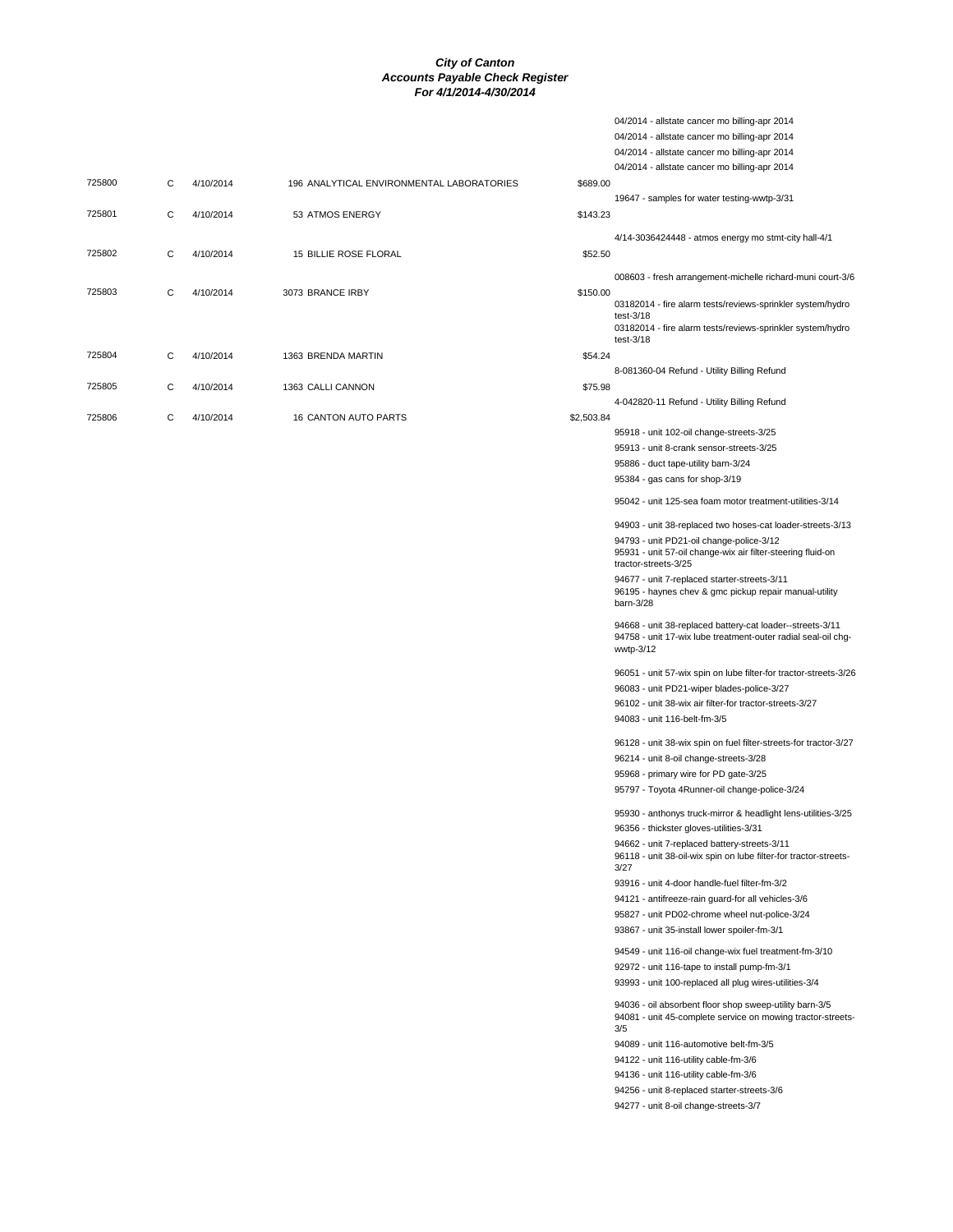|        |   |           |                                  |            | 94279 - unit 8-spring throttle-sea foam motor treatmnt-red<br>prim wire-streets-3/7                                             |
|--------|---|-----------|----------------------------------|------------|---------------------------------------------------------------------------------------------------------------------------------|
|        |   |           |                                  |            | 94286 - disposable gloves for utility barn-3/7                                                                                  |
|        |   |           |                                  |            | 94292 - unit 8-wix radial outer seal-streets-3/7                                                                                |
|        |   |           |                                  |            | 93868 - unit 116-jet machine pump-fm-3/1                                                                                        |
|        |   |           |                                  |            | 94400 - unit PD02-replaced rear brakes-police-3/7                                                                               |
|        |   |           |                                  |            | 94402 - unit PD02-replaced front brakes-police-3/7                                                                              |
|        |   |           |                                  |            | 94527 - unit 100-turbo octane booster-utilities-3/10<br>94528 - unit 116-sea foam motor treatment--jet scan<br>booster-fm-3/10  |
|        |   |           |                                  |            | 94529 - unit PD02-4 rotors-police-3/10                                                                                          |
|        |   |           |                                  |            | 94253 - unit 10-hydraulic booster-streets-3/6                                                                                   |
| 725809 | С | 4/10/2014 | 2996 CANTON FFA BOOSTER          | \$279.46   |                                                                                                                                 |
|        |   |           |                                  |            | 04302014 - fm independent parking contractor-4/3<br>04062014 - fm independent contractor-4/6                                    |
| 725810 | С | 4/10/2014 | 240 CANTON ROTARY CLUB           | \$537.76   | 04042014 - fm independent parking contractor-4/4                                                                                |
| 725811 | C | 4/10/2014 | 19 CANTON VETERINARY CLINIC      | \$62.65    |                                                                                                                                 |
|        |   |           |                                  |            | 362570 - canine maint diet-dino-police canine-3/19                                                                              |
|        |   |           |                                  |            | 362842 - parvo test snap-animal shelter-3/24                                                                                    |
| 725813 | С | 4/10/2014 | 1363 CATHERINE or NATHAN PRESLEY | \$34.46    |                                                                                                                                 |
|        |   |           |                                  |            | 1-013580-02 Refund - Utility Billing Refund                                                                                     |
| 725814 | С | 4/10/2014 | 1732 CERIDIAN BENEFIT SERVICES   | \$94.44    |                                                                                                                                 |
|        |   |           |                                  |            | 332673837 - cobra admin-mar 2014                                                                                                |
| 725815 | С | 4/10/2014 | 1363 CHERI NEWTON                | \$13.01    |                                                                                                                                 |
|        |   |           |                                  |            | 8-081060-03 Refund - Utility Billing Refund                                                                                     |
| 725816 | C | 4/10/2014 | 1038 DOUGLAS BELZER              | \$600.00   |                                                                                                                                 |
|        |   |           |                                  |            | 102 - food service inspections-3/6-4/5                                                                                          |
|        |   |           |                                  |            | 102 - food service inspections-3/6-4/5                                                                                          |
| 725817 | С | 4/10/2014 | 133 EAGLE LABS, INC.             | \$3,022.00 |                                                                                                                                 |
|        |   |           |                                  |            | 17902 - chemfloc polymer-wwtp-3/28                                                                                              |
|        |   |           |                                  |            | 17901 - chemfloc-wwtp-3/24                                                                                                      |
| 725818 | C | 4/10/2014 | 826 EAST TEXAS CABLE             | \$107.89   |                                                                                                                                 |
|        |   |           |                                  |            | 4/14-003-005350 - monthly cable tv stmt-policedept-3/26<br>4/14-003-007109 - monthly internet-survelliance acct-police-<br>3/26 |
| 725819 | С | 4/10/2014 | 1002 ELECTION SYSTEMS & SOFTWARE | \$15.00    | 881144 - layout charge-election 5/10/14                                                                                         |
| 725820 | С | 4/10/2014 | 1247 ELLIOTT ELECTRIC SUPPLY     | \$19.25    |                                                                                                                                 |
|        |   |           |                                  |            | 26-33973-01 - 5 butt splices-fm-3/21                                                                                            |
| 725821 | С | 4/10/2014 | 870 EMERGENCY OUTFITTERS         | \$402.00   |                                                                                                                                 |
|        |   |           |                                  |            | 04042014 - maintenance on fire extinguishers-police-3/27<br>03272014 - annual maintenance on fire extinguishers-coc-            |
|        |   |           |                                  |            | 3/27<br>03272014-fire - annual maintenance-fire extinguishers-fire<br>dept-3/27                                                 |
| 725822 | С | 4/10/2014 | 2067 FOUR BROTHERS               | \$119.62   |                                                                                                                                 |
|        |   |           |                                  |            | c3128748 - selectors for cyra kiofi tractor-3/18                                                                                |
| 725823 | C | 4/10/2014 | 1473 GUARDIAN FLEX PLAN          | \$45.00    |                                                                                                                                 |
|        |   |           |                                  |            | 04/2014 - guardian flex plan-admin fees-apr 2014                                                                                |
|        |   |           |                                  |            | 04/2014 - guardian flex plan-admin fees-apr 2014                                                                                |
|        |   |           |                                  |            | 04/2014 - guardian flex plan-admin fees-apr 2014                                                                                |
|        |   |           |                                  |            | 04/2014 - guardian flex plan-admin fees-apr 2014                                                                                |
|        |   |           |                                  |            | 04/2014 - guardian flex plan-admin fees-apr 2014                                                                                |
| 725824 | С | 4/10/2014 | 42 GW OIL COMPANY                | \$355.00   |                                                                                                                                 |
|        |   |           |                                  |            | 181433 - oil for rotors-wwtp-4/1                                                                                                |
| 725825 | С | 4/10/2014 | 1363 Harry or Emile Clifford     | \$102.83   |                                                                                                                                 |
|        |   |           |                                  |            | 3-031670-04 Refund - Utility Billing Refund                                                                                     |
| 725826 | С | 4/10/2014 | 2709 HBC BUILDING CENTER         | \$3,475.46 | k11074 - 500 ft electrical wire-pvc conduit-pvc coupler-fm-<br>3/19                                                             |
|        |   |           |                                  |            | k11031 - deadbolt lock-course crimper-razor blades-fm-3/17                                                                      |
|        |   |           |                                  |            | k11034 - batteries for voice amplifier-fire dept-3/17                                                                           |
|        |   |           |                                  |            | k11037 - door stop-fm-3/17                                                                                                      |
|        |   |           |                                  |            | k11061 - ezy mix concrete-buffalo boots-all purpose cleaner-                                                                    |

k11061 - ezy mix concrete-buffalo boots-all purpose cleaner-streets/sewer-3/19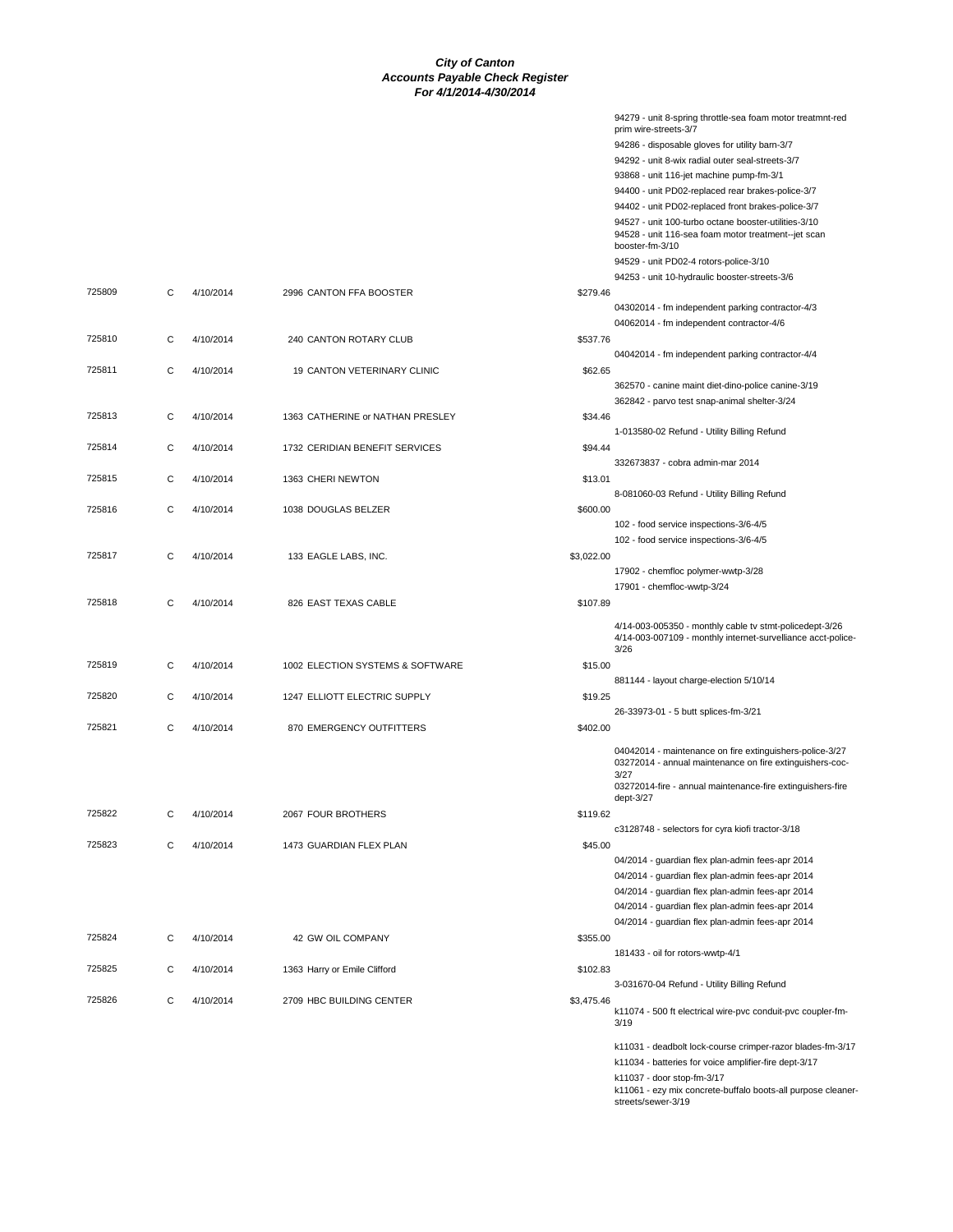k11148 - saw blade-adj closet flange-ez snap bolts-fm-3/25 k11061 - ezy mix concrete-buffalo boots-all purpose cleanerstreets/sewer-3/19

k11021 - parts to install booster 1-fire dept-3/15

k11063 - hillman hardware-for booster 1-3/19

k11068 - parts to install booster 1-fire dept-3/19

k11069 - digger post hole-streets-3/19

k11030 - fluke ammeter-fm-3/17

k11074 - 500 ft electrical wire-pvc conduit-pvc coupler-fm-3/19

k11078 - 10 ft electrical wire-fm-3/19

k11080 - sledgeface-socket set-pump channel pliers-streets-3/19

k11087 - 16 door stops-pvc conduit-elbow pvc-fm-3/20

k11104 - hillman hardware-terminals-fm-3/21

k11147 - 84 cans marking paint-green-fm-3/25 k11161 - elec water heater-hillman hardware-senior citizens bldg-3/26

k11153 - hex bushing-square head plug-fm-3/25 k11161 - elec water heater-hillman hardware-senior citizens bldg-3/26

k11174 - shower curtain rings-tubes-copper tubing-fmsenior cit bldg-3/27

k11163 - 2 pair of protective chaps-streets-3/26

k11020 - plugs-parts to install booster 1-fire dept-3/15

k11134 - adapter-coupler-for water lines-3/24 k10931 - hillman hardware-velcro strip-ring key split-for command bus-fire dept-3/6 k11174 - shower curtain rings-tubes-copper tubing-fmsenior cit bldg-3/27

k11193 - pricing diff on exchange-hillman hardware-3/28

k11202 - lobby dustpan-water plant-3/28

k11073 - toilet seat-police-3/19

k10884 - bibb hose-tee glove-fm plumbing-3/4

k10885 - four way key-fm plumbing-3/4

k10893 - pipe sealant-water lines-3/4

k10911 - green steel edging-cemetery-3/6

k10914 - poly pro beaver brush-fm-3/6

k10918 - lights for comm svc buillding-civic center-3/6

11146 - 48 cans orange marking paint-fm-3/25

k10929 - braided flex/water flex hose-for kaufman park restroom-3/6

k11019 - parts to install booster 1-fire dept-3/15

k10932 - green spray paint-rust primer spray-wwtp-3/6

k10937 - tape measure-round soapstone holder-utlities-3/7

k10937 - tape measure-round soapstone holder-utlities-3/7

k10951 - hillman hardware-asst'd cap key-fm-3/7

k10953 - waterflex hose-nipples-extractors-plumbing for cyra-3/7

k10958 - paper towels-fire dept-3/10

k10967 - mini tubing cutter-union compress-copper tubingcyra plumbing-3/10

k10967 - mini tubing cutter-union compress-copper tubingcyra plumbing-3/10

k10983 - hose hanger-mineral spirits-fire dept-3/12

k10994 - hillman hardware-fm-3/13

k11000 - air filter furnace-fm-3/14

k10925 - toilet repair kits-bulbs-kaufman park restroom-3/6

k10913 - black spray paint-water plant-3/6

k11196 - drill bit-hillman hardware-fm-3/28

k11196 - drill bit-hillman hardware-fm-3/28

k11191 - ez mix concrete-fm-3/28

k11190 - hillman hardware-rod thread-fm-3/28

k11150 - zirco disc-120 grit-fm-3/25

k11081 - lithium batteries-water plant-3/19

11222 - ezy mix concrete-streets-3/31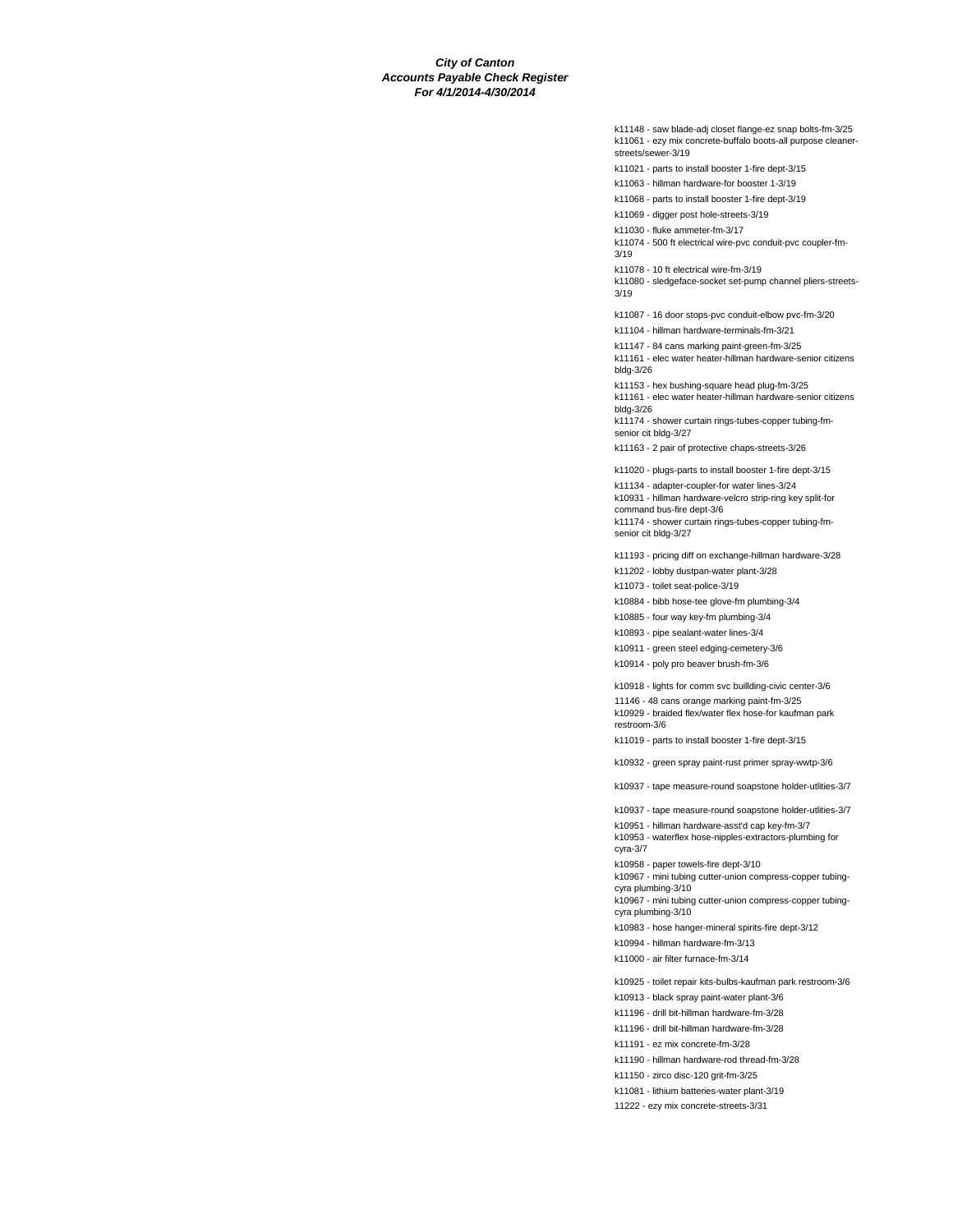|        |   |           |                                                  |             | k11221 - alkaline batteries-clevis slip hook-utilities-3/31<br>k11183 - green steel edging-cemetery-3/27                                 |
|--------|---|-----------|--------------------------------------------------|-------------|------------------------------------------------------------------------------------------------------------------------------------------|
|        |   |           |                                                  |             | k10946 - light bulbs-light control-windex-water plant-3/7<br>k11182 - disconnecting clip-plumbing parts-senior citizens<br>bldg-3/27     |
|        |   |           |                                                  |             | k11215 - wireless door chime-fm-3/31                                                                                                     |
|        |   |           |                                                  |             | k11186 - flex conduit-liqtite fitting-senior citizens bldg-3/27                                                                          |
|        |   |           |                                                  |             | k11189 - wheel brush-bathroom cleaner-lysol-fire dept-3/28                                                                               |
|        |   |           |                                                  |             | k11175 - green steel edging-cemetery-3/27<br>k11200 - marking flags-for water lines-3/28                                                 |
|        |   |           |                                                  |             | k11206 - bulbs-duracell batteries-for johns office-utilities-<br>3/28                                                                    |
| 725830 | C | 4/10/2014 | 1363 HENRY LEWIS                                 | \$94.35     |                                                                                                                                          |
| 725831 | C | 4/10/2014 | 2809 INGRAM HEALTH CARE PC                       | \$250.00    | 12-120000-10 Refund - Utility Billing Refund                                                                                             |
|        |   |           |                                                  |             | 031914-11214 - pre employment screening-hughes-henson-<br>police-3/19                                                                    |
|        |   |           |                                                  |             | 031914-11214 - pre employment screening-hughes-henson-<br>police-3/19                                                                    |
|        |   |           |                                                  |             | 033114-11214 - pre employment screen-brandy stanley-<br>police-3/31                                                                      |
|        |   |           |                                                  |             | 11214-04042014 - random drug screen-4/3-4/4<br>11214-04042014 - random drug screen-4/3-4/4                                               |
| 725832 | C | 4/10/2014 | 1363 JAY FULLER                                  | \$60.53     |                                                                                                                                          |
|        |   |           |                                                  |             | 2-022490-04 Refund - Utility Billing Refund                                                                                              |
| 725833 | С | 4/10/2014 | 3171 KNIGHTS OF COLUMBUS                         | \$981.06    | 04052014 - fm independent parking contractor-4/5                                                                                         |
| 725834 | C | 4/10/2014 | 3105 L F MILLER CONSTRUCTION COMPANY             | \$23,218.00 | 04042014 - 2013 Main St Capitol Sidewalk Project-pay req                                                                                 |
| 725835 |   |           |                                                  |             | $3 - 4/4$                                                                                                                                |
|        | С | 4/10/2014 | 199 MAULDIN MECHANICAL                           | \$65.00     |                                                                                                                                          |
| 725836 | C | 4/10/2014 | 1363 MCWILLIAMS NATASHIA                         | \$33.24     | 4016 - bleached drain on air humidifier-civic center--4/2                                                                                |
|        |   |           |                                                  |             | 8-081800-07 Refund - Utility Billing Refund                                                                                              |
| 725837 | C | 4/10/2014 | 2796 MR D'S 10 MINUTE OIL CHANGE                 | \$115.35    | 7499 - unit C1-oil change-fire dept-3/11                                                                                                 |
|        |   |           |                                                  |             | 7895 - 2003 mustang-state inspection-police-3/19                                                                                         |
| 725838 | С | 4/10/2014 | 153 NORTH STAR UNIFORMS                          | \$34.00     | 13076 - sewed patches on-mend uniform pants-jp marsh-<br>police-3/17                                                                     |
| 725839 | C | 4/10/2014 | 1349 NORTHEAST TEXAS FARMERS CO-OP               | \$38.55     |                                                                                                                                          |
|        |   |           |                                                  |             | 365121 - unit PD02-tire repair and disposal-police-3/17                                                                                  |
| 725840 | C | 4/10/2014 | 350 OMNIBASE SERVICES OF TEXAS                   | \$276.00    | 366375 - unit PD01-tire repair-police-3/26                                                                                               |
|        |   |           |                                                  |             | obs14100230 - omni base fees-1st quarter-2014-muni court-<br>4/5                                                                         |
| 725841 | С | 4/10/2014 | 294 O'REILLY AUTOMOTIVE INC.                     | \$77.46     | 891-478947 - u-joint-to replace pump on booster 1-fire dept-                                                                             |
|        |   |           |                                                  |             | 3/19<br>891-479294 - toggle switch-to replace pump on booster 1-                                                                         |
|        |   |           |                                                  |             | fire dept-3/20                                                                                                                           |
|        |   |           |                                                  |             | 891-475821 - engine 1-3 gallons antifreeze-fire dept-3/3<br>891-479305 - toggle switches-to replace pump on booster 1-<br>fire dept-3/20 |
| 725842 | C | 4/10/2014 | 3190 PAUL HIGHTOWER                              | \$498.28    | 03242014 - unit 12-feniex single stack module-warning light-                                                                             |
|        |   |           |                                                  |             | police-3/24                                                                                                                              |
| 725843 | С | 4/10/2014 | 2936 PEOPLES                                     | \$800.00    | 4/14-104511 - monthly fiber optic internet-coc/civic center-                                                                             |
|        |   |           |                                                  |             | 4/1<br>4/14-104511 - monthly fiber optic internet-coc/civic center-<br>4/1                                                               |
| 725844 | С | 4/10/2014 | 1991 PERDUE, BRANDON, FIELDER, COLLINS & MOTT LL | \$2,972.10  |                                                                                                                                          |
|        |   |           |                                                  |             | ivc00020848 - attorneys fees for collection of fines & fees-<br>muni court-feb 2014                                                      |
| 725845 | C | 4/10/2014 | 108 PETTY CASH-CITY OF CANTON                    | \$386.40    | 04102014 - replenish petty cash-coc-4/10                                                                                                 |
|        |   |           |                                                  |             | 04102014 - replenish petty cash-coc-4/10                                                                                                 |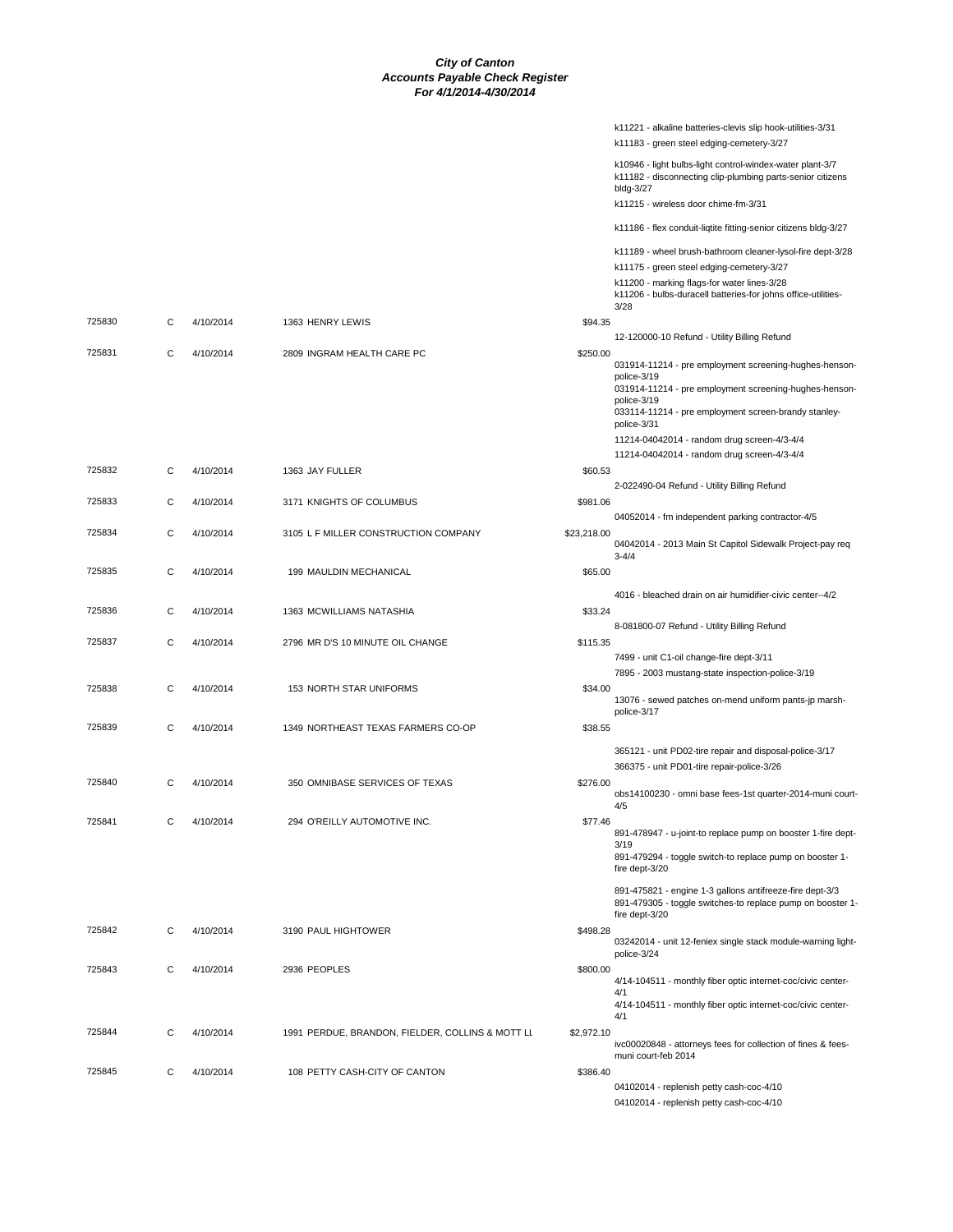| 725846 | С | 4/10/2014 | 2525 RAY RIDINGS BUICK GMC                | \$116.44    | 04102014 - replenish petty cash-coc-4/10<br>04102014 - replenish petty cash-coc-4/10<br>04102014 - replenish petty cash-coc-4/10<br>04102014 - replenish petty cash-coc-4/10<br>04102014 - replenish petty cash-coc-4/10<br>04102014 - replenish petty cash-coc-4/10<br>04102014 - replenish petty cash-coc-4/10<br>04102014 - replenish petty cash-coc-4/10<br>04102014 - replenish petty cash-coc-4/10<br>04102014 - replenish petty cash-coc-4/10<br>04102014 - replenish petty cash-coc-4/10<br>04102014 - replenish petty cash-coc-4/10<br>04102014 - replenish petty cash-coc-4/10 |
|--------|---|-----------|-------------------------------------------|-------------|------------------------------------------------------------------------------------------------------------------------------------------------------------------------------------------------------------------------------------------------------------------------------------------------------------------------------------------------------------------------------------------------------------------------------------------------------------------------------------------------------------------------------------------------------------------------------------------|
|        |   |           |                                           |             | 111142 - unit 5-clutch cable replaced-streets-3/20<br>111152 - unit PD76-sealant-police-3/24<br>60504 - unit 125-1 year state inspection-utilities-3/20<br>111122 - unit 8-handle for brake-streets-3/13                                                                                                                                                                                                                                                                                                                                                                                 |
| 725847 | C | 4/10/2014 | 3076 REFRIGERATED SPECIALIST INC          | \$300.00    |                                                                                                                                                                                                                                                                                                                                                                                                                                                                                                                                                                                          |
| 725848 | С | 4/10/2014 | 1363 Robbie or Ronnie Webster             | \$6.85      | s352506 - service call for icemaker-senior citizens bldg-4/1                                                                                                                                                                                                                                                                                                                                                                                                                                                                                                                             |
| 725849 |   | 4/10/2014 |                                           |             | 9-091780-03 Refund - Utility Billing Refund                                                                                                                                                                                                                                                                                                                                                                                                                                                                                                                                              |
|        | С |           | 2157 SANITATION SOLUTIONS                 | \$42,514.89 | 43x00188 - sanitation solutions mo stmt-trash removal-mar<br>2014                                                                                                                                                                                                                                                                                                                                                                                                                                                                                                                        |
|        |   |           |                                           |             | 43x00188 - sanitation solutions mo stmt-trash removal-mar<br>2014                                                                                                                                                                                                                                                                                                                                                                                                                                                                                                                        |
|        |   |           |                                           |             | 43x00188 - sanitation solutions mo stmt-trash removal-mar<br>2014                                                                                                                                                                                                                                                                                                                                                                                                                                                                                                                        |
|        |   |           |                                           |             | 43x00188 - sanitation solutions mo stmt-trash removal-mar<br>2014                                                                                                                                                                                                                                                                                                                                                                                                                                                                                                                        |
|        |   |           |                                           |             | 43x00188 - sanitation solutions mo stmt-trash removal-mar<br>2014                                                                                                                                                                                                                                                                                                                                                                                                                                                                                                                        |
|        |   |           |                                           |             | 43x00188 - sanitation solutions mo stmt-trash removal-mar<br>2014                                                                                                                                                                                                                                                                                                                                                                                                                                                                                                                        |
|        |   |           |                                           |             | 43x00188 - sanitation solutions mo stmt-trash removal-mar<br>2014                                                                                                                                                                                                                                                                                                                                                                                                                                                                                                                        |
|        |   |           |                                           |             | 43x00188 - sanitation solutions mo stmt-trash removal-mar<br>2014                                                                                                                                                                                                                                                                                                                                                                                                                                                                                                                        |
|        |   |           |                                           |             | 43x00188 - sanitation solutions mo stmt-trash removal-mar<br>2014                                                                                                                                                                                                                                                                                                                                                                                                                                                                                                                        |
|        |   |           |                                           |             | 43x00188 - sanitation solutions mo stmt-trash removal-mar<br>2014                                                                                                                                                                                                                                                                                                                                                                                                                                                                                                                        |
|        |   |           |                                           |             | 43x00188 - sanitation solutions mo stmt-trash removal-mar<br>2014                                                                                                                                                                                                                                                                                                                                                                                                                                                                                                                        |
|        |   |           |                                           |             | 43x00188 - sanitation solutions mo stmt-trash removal-mar<br>2014                                                                                                                                                                                                                                                                                                                                                                                                                                                                                                                        |
|        |   |           |                                           |             | 43x00188 - sanitation solutions mo stmt-trash removal-mar<br>2014                                                                                                                                                                                                                                                                                                                                                                                                                                                                                                                        |
|        |   |           |                                           |             | 43x00188 - sanitation solutions mo stmt-trash removal-mar<br>2014                                                                                                                                                                                                                                                                                                                                                                                                                                                                                                                        |
|        |   |           |                                           |             | 43x00188 - sanitation solutions mo stmt-trash removal-mar<br>2014                                                                                                                                                                                                                                                                                                                                                                                                                                                                                                                        |
| 725850 | C | 4/10/2014 | 66 SITE SANITATION SERVICE                | \$540.00    |                                                                                                                                                                                                                                                                                                                                                                                                                                                                                                                                                                                          |
|        |   |           |                                           |             | 1004 - portable toilet rentals-fm/parks-4/9                                                                                                                                                                                                                                                                                                                                                                                                                                                                                                                                              |
|        |   |           |                                           |             | 1004 - portable toilet rentals-fm/parks-4/9<br>1004 - portable toilet rentals-fm/parks-4/9                                                                                                                                                                                                                                                                                                                                                                                                                                                                                               |
| 725851 | C | 4/10/2014 | 3099 STATE COMPTROLLER OF PUBLIC ACCOUNTS | \$15,850.80 |                                                                                                                                                                                                                                                                                                                                                                                                                                                                                                                                                                                          |
|        |   |           |                                           |             | 03312014/1-75-6002932-8 - 3rd quarter 2014 state criminal<br>costs & fees-muni court-3/31                                                                                                                                                                                                                                                                                                                                                                                                                                                                                                |
| 725852 | С | 4/10/2014 | 1363 Stuart Adams                         | \$25.80     |                                                                                                                                                                                                                                                                                                                                                                                                                                                                                                                                                                                          |
| 725853 | C | 4/10/2014 | 1363 TANKERSLEY REAL ESTATE               | \$70.28     | 4-042690-01 Refund - Utility Billing Refund                                                                                                                                                                                                                                                                                                                                                                                                                                                                                                                                              |
| 725854 | С | 4/10/2014 | 2206 TERRIT ELLIS                         | \$300.00    | 5-052450-11 Refund - Utility Billing Refund                                                                                                                                                                                                                                                                                                                                                                                                                                                                                                                                              |
|        |   |           |                                           |             | 03312014 - cleaning services-police-mar 2014                                                                                                                                                                                                                                                                                                                                                                                                                                                                                                                                             |
| 725855 | С | 4/10/2014 | 160 TEXAS MUNICIPAL RETIREMENT            | \$35,754.27 | 04/2014 - tmrs retirement contributions-mar 2014                                                                                                                                                                                                                                                                                                                                                                                                                                                                                                                                         |
|        |   |           |                                           |             | 04/2014 - tmrs retirement contributions-mar 2014                                                                                                                                                                                                                                                                                                                                                                                                                                                                                                                                         |
|        |   |           |                                           |             | 04/2014 - tmrs retirement contributions-mar 2014                                                                                                                                                                                                                                                                                                                                                                                                                                                                                                                                         |
|        |   |           |                                           |             | 04/2014 - tmrs retirement contributions-mar 2014                                                                                                                                                                                                                                                                                                                                                                                                                                                                                                                                         |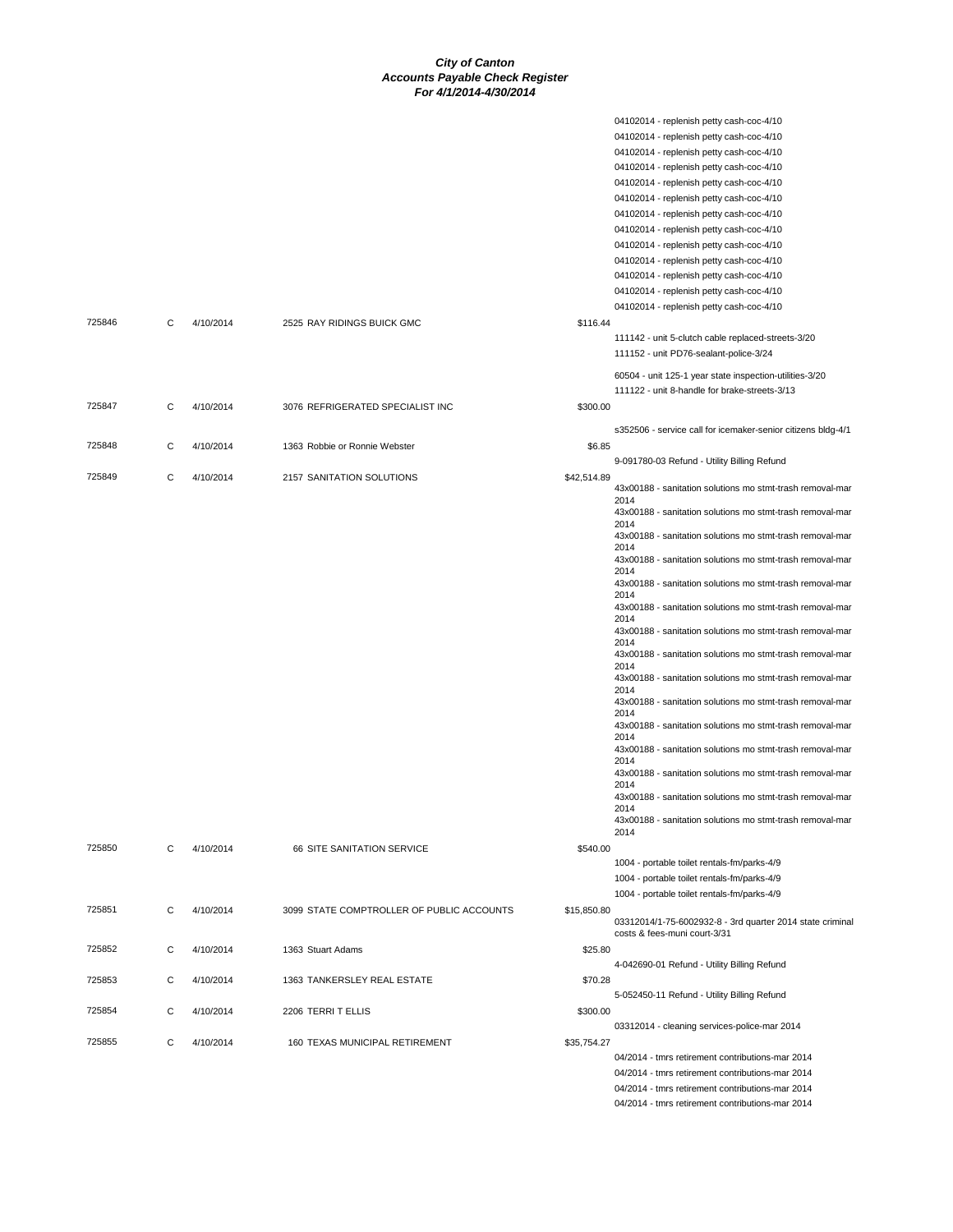|        |   |           |                                          |              | 04/2014 - tmrs retirement contributions-mar 2014<br>04/2014 - tmrs retirement contributions-mar 2014<br>04/2014 - tmrs retirement contributions-mar 2014<br>04/2014 - tmrs retirement contributions-mar 2014<br>04/2014 - tmrs retirement contributions-mar 2014 |
|--------|---|-----------|------------------------------------------|--------------|------------------------------------------------------------------------------------------------------------------------------------------------------------------------------------------------------------------------------------------------------------------|
| 725856 | С | 4/10/2014 | 1363 TONYA or DAVID DAVIS                | \$73.66      |                                                                                                                                                                                                                                                                  |
| 725857 | С | 4/10/2014 | 96 TYLER UNIFORM CO.                     | \$121.50     | 8-081500-03 Refund - Utility Billing Refund                                                                                                                                                                                                                      |
| 725858 | С | 4/10/2014 | 200 UNITED SYSTEMS TECHNOLOGY INC        | \$32.88      | 77816-01 - 10 black police t-shirts-3/24                                                                                                                                                                                                                         |
| 725859 | С | 4/10/2014 | 822 VAN ZANDT COUNTY CLERK               | \$5.00       | 78317 - ebills-utility billing-mar 2014                                                                                                                                                                                                                          |
| 725860 | C | 4/10/2014 | 1035 VAN ZANDT COUNTY GLASS              | \$235.00     | 04012014 - copies for feb 5th thru apr 1st 2014-4/1                                                                                                                                                                                                              |
| 725861 | С | 4/10/2014 | 3182 VAN ZANDT COUNTY TREASURER          | \$16.13      | 6922 - unit PD02-replaced windshield-police-3/20                                                                                                                                                                                                                 |
| 725862 | С | 4/10/2014 | 139 VERIZON SOUTHWEST                    | \$536.88     | 04012014 - Library Donations Mar 2014                                                                                                                                                                                                                            |
|        |   |           |                                          |              | 4/14-060530 - verizon mo stmt-903-567-2470-city hall-3/28<br>4/14-404807 - verizon mo stmt-903-567-2920-main gate-fm-<br>3/28                                                                                                                                    |
|        |   |           |                                          |              | 4/14-061211 - verizon mo stmt-animal shelter-3/28<br>4/14-140129 - verizon mo stmt-transfer station-3/28                                                                                                                                                         |
| 725863 | С | 4/21/2014 | 3007 1ST IN DESIGN LLC                   | \$140.00     |                                                                                                                                                                                                                                                                  |
| 725864 | С | 4/21/2014 | 2654 4M CONSTRUCTION SERVICES INC.       | \$282,573.82 | 2014-141 - 8 coraplast signs-"Vote here"-4/15                                                                                                                                                                                                                    |
| 725865 | С | 4/21/2014 | 3193 APOLLO SERVICES                     | \$258.00     | 04212014 - 12" Water Main-tyler to wynne-pay req 1-4/21                                                                                                                                                                                                          |
| 725866 | С | 4/21/2014 | 2834 ARK-LA-TEX I & E LLC                | \$510.00     | 04052014 - circular pump for grey restroom-fm-4/5                                                                                                                                                                                                                |
|        |   |           |                                          |              | 0000025 - checked plugs at admin office-no power-4/21                                                                                                                                                                                                            |
| 725867 | С | 4/21/2014 | 1264 BLAIR COMMUNICATIONS                | \$241.50     | 397540000004 - changed out breaker box-wwtp-4/4                                                                                                                                                                                                                  |
|        |   |           |                                          |              | 84276 - 2 desktop chargers-2 radio batteries-fm-4/7                                                                                                                                                                                                              |
| 725868 | С | 4/21/2014 | 211 BORDERS & LONG OIL, INC.             | \$393.79     | 84276 - 2 desktop chargers-2 radio batteries-fm-4/7                                                                                                                                                                                                              |
|        |   |           |                                          |              | 37894 - 112 gal diesel @3.516-fire dept-4/10                                                                                                                                                                                                                     |
| 725869 | С | 4/21/2014 | 531 CALIFORNIA CONTRACTORS SUPPLIES INC. | \$306.76     | p20319 - body harness-wwtp-4/4                                                                                                                                                                                                                                   |
|        |   |           |                                          |              | p19696 - safety glasses-therma flex air hose-wwtp-3/31                                                                                                                                                                                                           |
| 725870 |   | 4/21/2014 | 1496 CARD SERVICES-CITY OF CANTON-0093   | \$6,350.99   | p19696 - safety glasses-therma flex air hose-wwtp-3/31                                                                                                                                                                                                           |
|        |   |           |                                          |              | 9114901189866749237883 - usps-postage-fm-3/24                                                                                                                                                                                                                    |
|        |   |           |                                          |              | 7054208 - global industries-(5) door closers-civic center-3/7<br>si-290933 - kully supply-solenoid valve-bubbler kit-for cyra-<br>3/14                                                                                                                           |
|        |   |           |                                          |              | 1-7071360 - global industries-door closers-civic center-3/21<br>01152014 - amer assoc of notaries-notary stamp-"linda<br>boston"-fm                                                                                                                              |
|        |   |           |                                          |              | 128733 - coleman equipment-unit 103-switch-ubolt-3/24<br>270 - usps-postage-fm-3/31                                                                                                                                                                              |
|        |   |           |                                          |              | 82490 - merchant animal care-t perry-euthanasia class-3/11                                                                                                                                                                                                       |
|        |   |           |                                          |              | web82174 - Digisoft-7 Windows Licenses-police-4/11<br>3638 - walmart-refreshments for hospital research board<br>$mtg-3/4$                                                                                                                                       |
|        |   |           |                                          |              | 6018 - walmart-flip mop-dish soap-sun detergent-fire dept-<br>3/5                                                                                                                                                                                                |

1 - canton carpets-cleaner-fire dept-3/7

04/2014 - tmrs retirement contributions-mar 2014

639195 - shell-somerville-travel for vendor recruiting-fm-3/27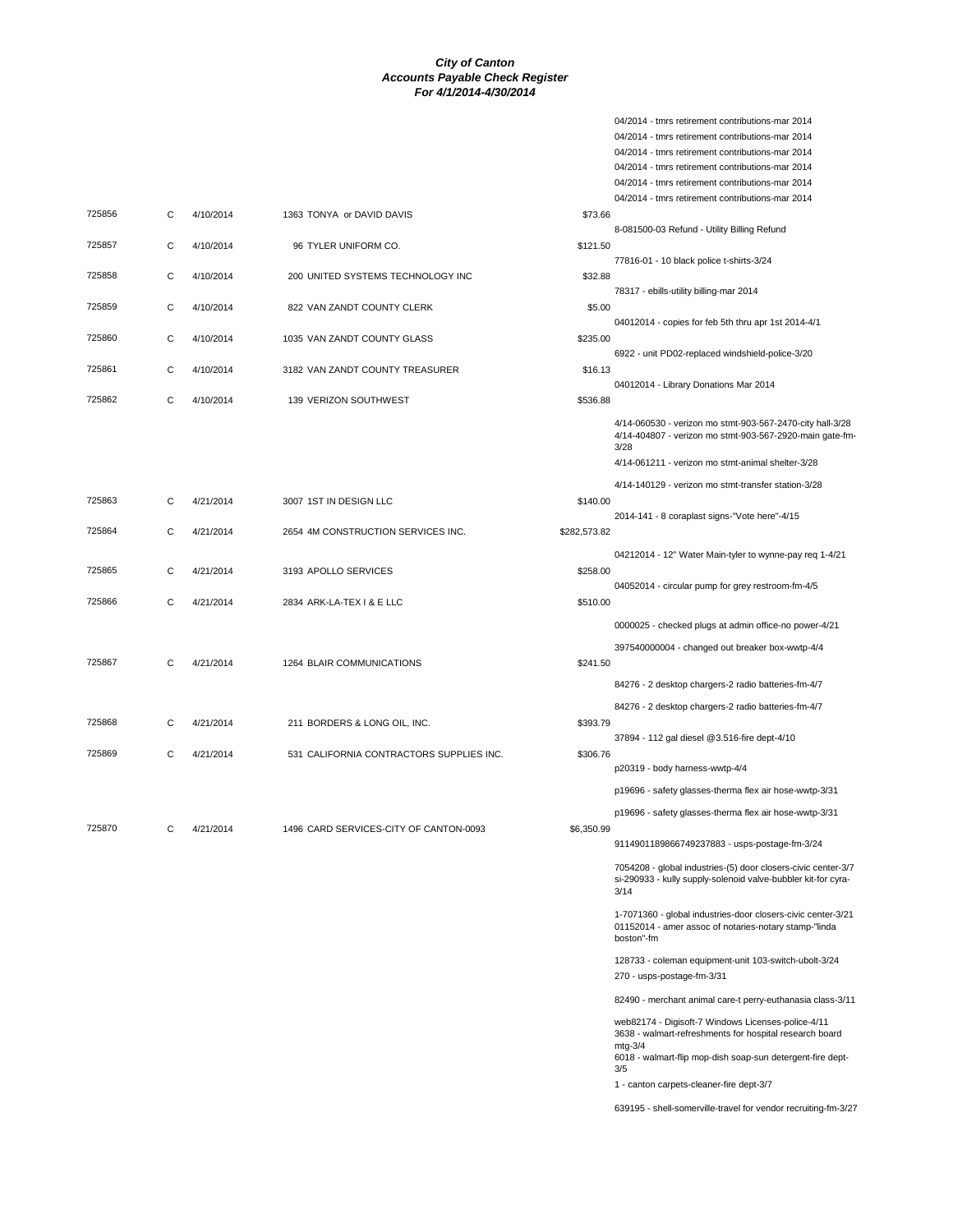|        |   |           |                                |             | 865 - rx express marketing inc-ad for civic center-3/26<br>563 - usps-postage-fm-3/19                                                                                                                                                                                                                                                                                                                                                                                                                                                             |
|--------|---|-----------|--------------------------------|-------------|---------------------------------------------------------------------------------------------------------------------------------------------------------------------------------------------------------------------------------------------------------------------------------------------------------------------------------------------------------------------------------------------------------------------------------------------------------------------------------------------------------------------------------------------------|
|        |   |           |                                |             | 127751 - ups-shipping-to coleman equipment-fm-3/19                                                                                                                                                                                                                                                                                                                                                                                                                                                                                                |
|        |   |           |                                |             | w108175 - all spec-replaceable moveable blade-fm-3/19<br>00868 - walmart-supplies for rv rally-3/25<br>445162174 - coverbonanza.com-unit 73-travel enclosure-fm-<br>3/19                                                                                                                                                                                                                                                                                                                                                                          |
|        |   |           |                                |             | 653303 - shell-somerville-travel for vendor recruiting-fm-3/30<br>3555 - scooter petes-unit 63-brake drum-fm-3/24<br>si-291325 - kully supply-non metering 2.5 gpm-left hand<br>valve-cherry creek rr-3/18<br>206 - americas best value inn-somerville-r hammack-vendor<br>recruiting-3/27-3/30<br>1z1266lt0390016018 - ups-shipping costs-returning wrong<br>door closers-3/14<br>255255 - academy sports-hunting gift card-incentive for<br>volunteer firefighters-3/13<br>1536731 - witmer public safety group-nfpa goggles-fire dept-<br>3/24 |
|        |   |           |                                |             | 199401 - teex-r malone-wwtr laboratory class-tyler-4/15-4/17                                                                                                                                                                                                                                                                                                                                                                                                                                                                                      |
|        |   |           |                                |             | 0010 - super food mart #3-wills point-fuel-fire dept-3/8                                                                                                                                                                                                                                                                                                                                                                                                                                                                                          |
|        |   |           |                                |             | 1394207918 - shoplet.com-(5) reams copy paper-fm-3/7<br>11454 - tml-small cities problem solving clinic-m burrage-<br>3/25                                                                                                                                                                                                                                                                                                                                                                                                                        |
|        |   |           |                                |             | 82074 - tml-municipal reg of alcohol-webinar-j seymore-3/31<br>105-2419994-2716206 - amazon.com-(10) money receipt<br>books-police-3/25<br>87458055 - coleman equipment-unit 103-case skid steer-fm-<br>3/7                                                                                                                                                                                                                                                                                                                                       |
|        |   |           |                                |             | 1394208211 - shoplet.com-(5) reams copy paper-coc-3/7<br>43394070 - 4inkjets-4 (5) ink cartridges-police-3/4<br>03102014 - tml-small cities problem solving clinic-c hilliard-<br>austin-3/10<br>02192014 - texas muni courts-regional judges seminar-l<br>durham-s padre-5/6-5/8                                                                                                                                                                                                                                                                 |
|        |   |           |                                |             | 9396 - walmart-rita "congrats" present-coc-3/12                                                                                                                                                                                                                                                                                                                                                                                                                                                                                                   |
|        |   |           |                                |             | 3333 - walmart-rita "congrats" present-coc-3/12<br>0582li44320393 - tceq-groundwater treatment operator lic<br>renewal-r welsh-3/19                                                                                                                                                                                                                                                                                                                                                                                                               |
|        |   |           |                                |             | 91666 - homedepot.com-alum splicer-fm-3/21<br>1000302271746 - usps-stamps-police-3/6                                                                                                                                                                                                                                                                                                                                                                                                                                                              |
| 725873 | C | 4/21/2014 | 92 CARQUEST AUTO PARTS         | \$317.34    | 7979-130854 - unit 30-refrigerant w/sub zero air booster-fm-<br>3/28                                                                                                                                                                                                                                                                                                                                                                                                                                                                              |
|        |   |           |                                |             | 7979-130686 - 2 ton jack-utilities-3/25                                                                                                                                                                                                                                                                                                                                                                                                                                                                                                           |
|        |   |           |                                |             | 7979-130649 - 11 qts oil for various fm tractors-3/24                                                                                                                                                                                                                                                                                                                                                                                                                                                                                             |
|        |   |           |                                |             | 7979-130559 - unit 77-battery for bull dozer-fm-3/21                                                                                                                                                                                                                                                                                                                                                                                                                                                                                              |
|        |   |           |                                |             | 7979-130689 - ring terminal-fm-3/25<br>7979-129865 - unit 37-duct tape-switch-fm-3/4                                                                                                                                                                                                                                                                                                                                                                                                                                                              |
| 725874 | C | 4/21/2014 | 1917 CARY HILLIARD             | \$96.32     | 04142014 - mileage to Whitewright-small city problem<br>solving clinic-council-4/11                                                                                                                                                                                                                                                                                                                                                                                                                                                               |
| 725875 | С | 4/21/2014 | 3192 CITI CHEMICAL INC         | \$226.05    |                                                                                                                                                                                                                                                                                                                                                                                                                                                                                                                                                   |
| 725876 | С | 4/21/2014 | 156 CONTINENTAL RESEARCH CORP. | \$580.00    | 12357 - 1 case hand sanitizing wipes-wwtp-3/27<br>401552-crc-2 - 5 gallons of no crack-wwtp-4/2                                                                                                                                                                                                                                                                                                                                                                                                                                                   |
| 725877 | С | 4/21/2014 | 33 CRANDALL TRUCKING CO., INC. | \$580.95    |                                                                                                                                                                                                                                                                                                                                                                                                                                                                                                                                                   |
|        |   |           |                                |             | c-4418 - 27.16 tons pea gravel-fm stockpile-4/15                                                                                                                                                                                                                                                                                                                                                                                                                                                                                                  |
| 725878 | С | 4/21/2014 | 222 DIXIE PAPER CO. INC.       | \$12,057.34 | 478783 - hand towels-tissue-trash bags-cleaner-fm-3/11                                                                                                                                                                                                                                                                                                                                                                                                                                                                                            |
|        |   |           |                                |             | 478783 - hand towels-tissue-trash bags-cleaner-fm-3/11                                                                                                                                                                                                                                                                                                                                                                                                                                                                                            |
|        |   |           |                                |             | 479411 - 5 cases clean quat pine concentrate-fm-3/13                                                                                                                                                                                                                                                                                                                                                                                                                                                                                              |
|        |   |           |                                |             | 478783 - hand towels-tissue-trash bags-cleaner-fm-3/11                                                                                                                                                                                                                                                                                                                                                                                                                                                                                            |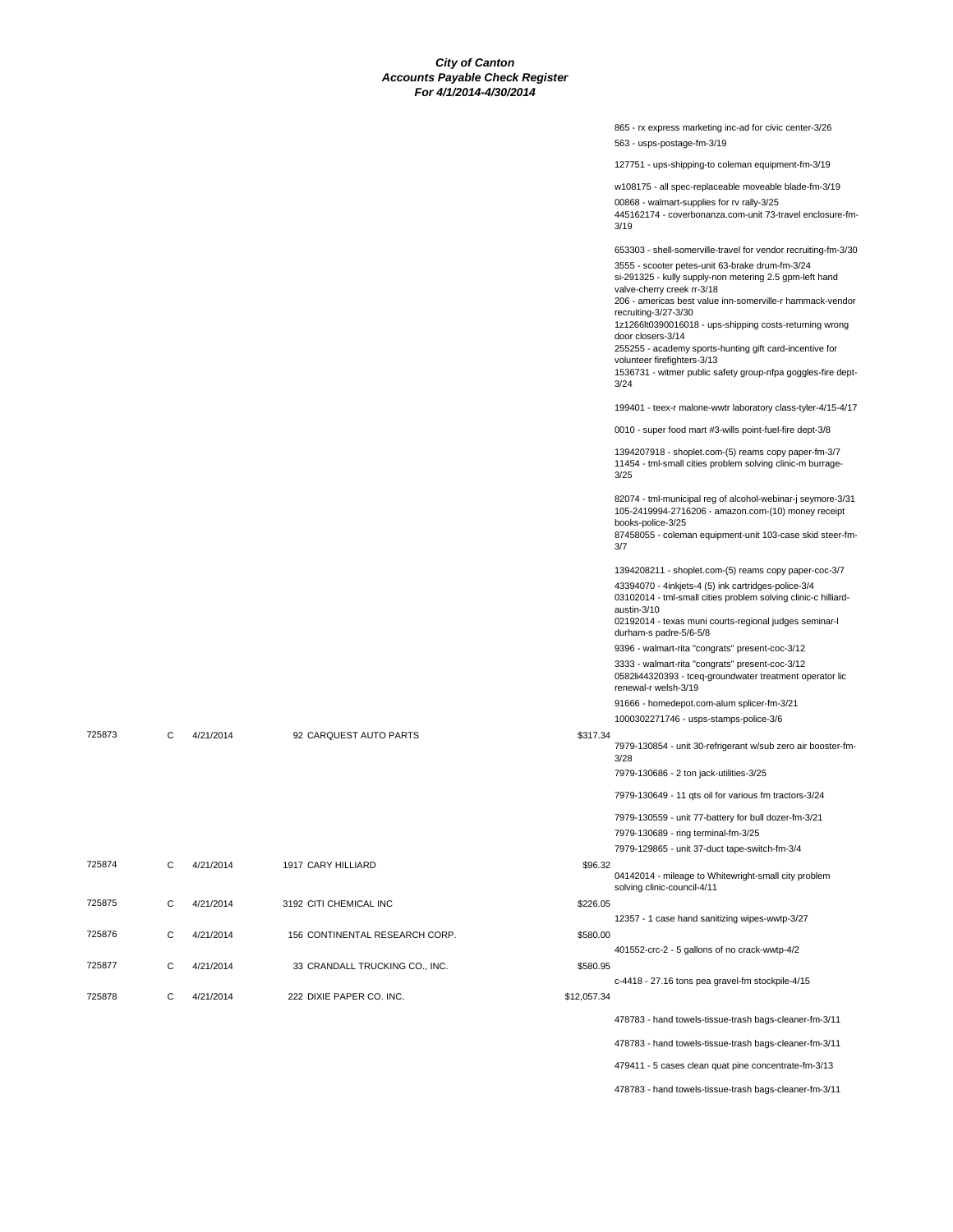|        |   |           |                                  |             | 478783 - hand towels-tissue-trash bags-cleaner-fm-3/11                           |
|--------|---|-----------|----------------------------------|-------------|----------------------------------------------------------------------------------|
|        |   |           |                                  |             | 478783 - hand towels-tissue-trash bags-cleaner-fm-3/11                           |
|        |   |           |                                  |             | 478783 - hand towels-tissue-trash bags-cleaner-fm-3/11                           |
|        |   |           |                                  |             | 478783 - hand towels-tissue-trash bags-cleaner-fm-3/11                           |
|        |   |           |                                  |             | 480392 - 8 cases jumbo tissue-fm-3/18                                            |
|        |   |           |                                  |             | 478783 - hand towels-tissue-trash bags-cleaner-fm-3/11                           |
|        |   |           |                                  |             | 478783 - hand towels-tissue-trash bags-cleaner-fm-3/11                           |
|        |   |           |                                  |             | 478783 - hand towels-tissue-trash bags-cleaner-fm-3/11                           |
|        |   |           |                                  |             | 478783 - hand towels-tissue-trash bags-cleaner-fm-3/11                           |
|        |   |           |                                  |             | 478783 - hand towels-tissue-trash bags-cleaner-fm-3/11                           |
| 725879 | C | 4/21/2014 | 32 DPC INDUSTRIES, INC.          | \$985.81    |                                                                                  |
|        |   |           |                                  |             | 797001031-14 - (7) 150 gall drums chlorine-water plant-4/14                      |
| 725880 | С | 4/21/2014 | 213 DUKO                         | \$14,666.44 |                                                                                  |
|        |   |           |                                  |             | 156652 - 4300 gal fuel @3.4108-utility barn-4/14                                 |
|        |   |           |                                  |             | 156652 - 4300 gal fuel @3.4108-utility barn-4/14                                 |
|        |   |           |                                  |             | 156652 - 4300 gal fuel @3.4108-utility barn-4/14                                 |
|        |   |           |                                  |             | 156652 - 4300 gal fuel @3.4108-utility barn-4/14                                 |
|        |   |           |                                  |             | 156652 - 4300 gal fuel @3.4108-utility barn-4/14                                 |
|        |   |           |                                  |             | 156652 - 4300 gal fuel @3.4108-utility barn-4/14                                 |
|        |   |           |                                  |             | 156652 - 4300 gal fuel @3.4108-utility barn-4/14                                 |
|        |   |           |                                  |             | 156652 - 4300 gal fuel @3.4108-utility barn-4/14                                 |
|        |   |           |                                  |             | 156652 - 4300 gal fuel @3.4108-utility barn-4/14                                 |
|        |   |           |                                  |             | 156652 - 4300 gal fuel @3.4108-utility barn-4/14                                 |
|        |   |           |                                  |             | 156652 - 4300 gal fuel @3.4108-utility barn-4/14                                 |
| 725881 | C | 4/21/2014 | 348 EAGLE SECURITY SYSTEMS, INC. | \$240.00    |                                                                                  |
|        |   |           |                                  |             | 27116 - yearly security monitoring contract-4/1/14-3/31/15-<br>library-4/9       |
| 725882 | С | 4/21/2014 | 2574 EDSUITE                     | \$900.00    |                                                                                  |
|        |   |           |                                  |             | 1675 - webhosting cantontx.gov-5/1/14-5/1/15                                     |
| 725883 | C | 4/21/2014 | 1002 ELECTION SYSTEMS & SOFTWARE | \$1,475.69  |                                                                                  |
|        |   |           |                                  |             | 885172 - ballots & electronic system-election-4/15<br>883603 - election kits-4/7 |
| 725884 | С | 4/21/2014 | 3191 EPIC INDUSTRIAL INC         | \$23,550.00 |                                                                                  |
|        |   |           |                                  |             | qe-14053-1a - 3 Variable Speed Drives for High Service<br>Pumps-4/11             |
| 725885 | C | 4/21/2014 | 1342 GUARDIAN LIFE               | \$1,995.58  |                                                                                  |
|        |   |           |                                  |             | 05/14 - guardian life mo stmt-may 2014                                           |
|        |   |           |                                  |             | 05/14 - guardian life mo stmt-may 2014                                           |
|        |   |           |                                  |             | 05/14 - guardian life mo stmt-may 2014                                           |
|        |   |           |                                  |             | 05/14 - guardian life mo stmt-may 2014                                           |
|        |   |           |                                  |             | 05/14 - guardian life mo stmt-may 2014                                           |
|        |   |           |                                  |             | 05/14 - guardian life mo stmt-may 2014                                           |
|        |   |           |                                  |             | 05/14 - guardian life mo stmt-may 2014                                           |
|        |   |           |                                  |             | 05/14 - guardian life mo stmt-may 2014                                           |
|        |   |           |                                  |             | 05/14 - guardian life mo stmt-may 2014                                           |
|        |   |           |                                  |             | 05/14 - guardian life mo stmt-may 2014                                           |
|        |   |           |                                  |             | 05/14 - guardian life mo stmt-may 2014                                           |
|        |   |           |                                  |             | 05/14 - guardian life mo stmt-may 2014                                           |
|        |   |           |                                  |             | 05/14 - guardian life mo stmt-may 2014                                           |
|        |   |           |                                  |             | 05/14 - guardian life mo stmt-may 2014                                           |
|        |   |           |                                  |             | 05/14 - guardian life mo stmt-may 2014                                           |
|        |   |           |                                  |             | 05/14 - guardian life mo stmt-may 2014                                           |
|        |   |           |                                  |             | 05/14 - guardian life mo stmt-may 2014                                           |
|        |   |           |                                  |             | 05/14 - guardian life mo stmt-may 2014                                           |
|        |   |           |                                  |             | 05/14 - guardian life mo stmt-may 2014                                           |
|        |   |           |                                  |             | 05/14 - guardian life mo stmt-may 2014                                           |
|        |   |           |                                  |             | 05/14 - guardian life mo stmt-may 2014                                           |
|        |   |           |                                  |             | 05/14 - guardian life mo stmt-may 2014                                           |
|        |   |           |                                  |             | 05/14 - guardian life mo stmt-may 2014                                           |
|        |   |           |                                  |             | 05/14 - guardian life mo stmt-may 2014                                           |
|        |   |           |                                  |             |                                                                                  |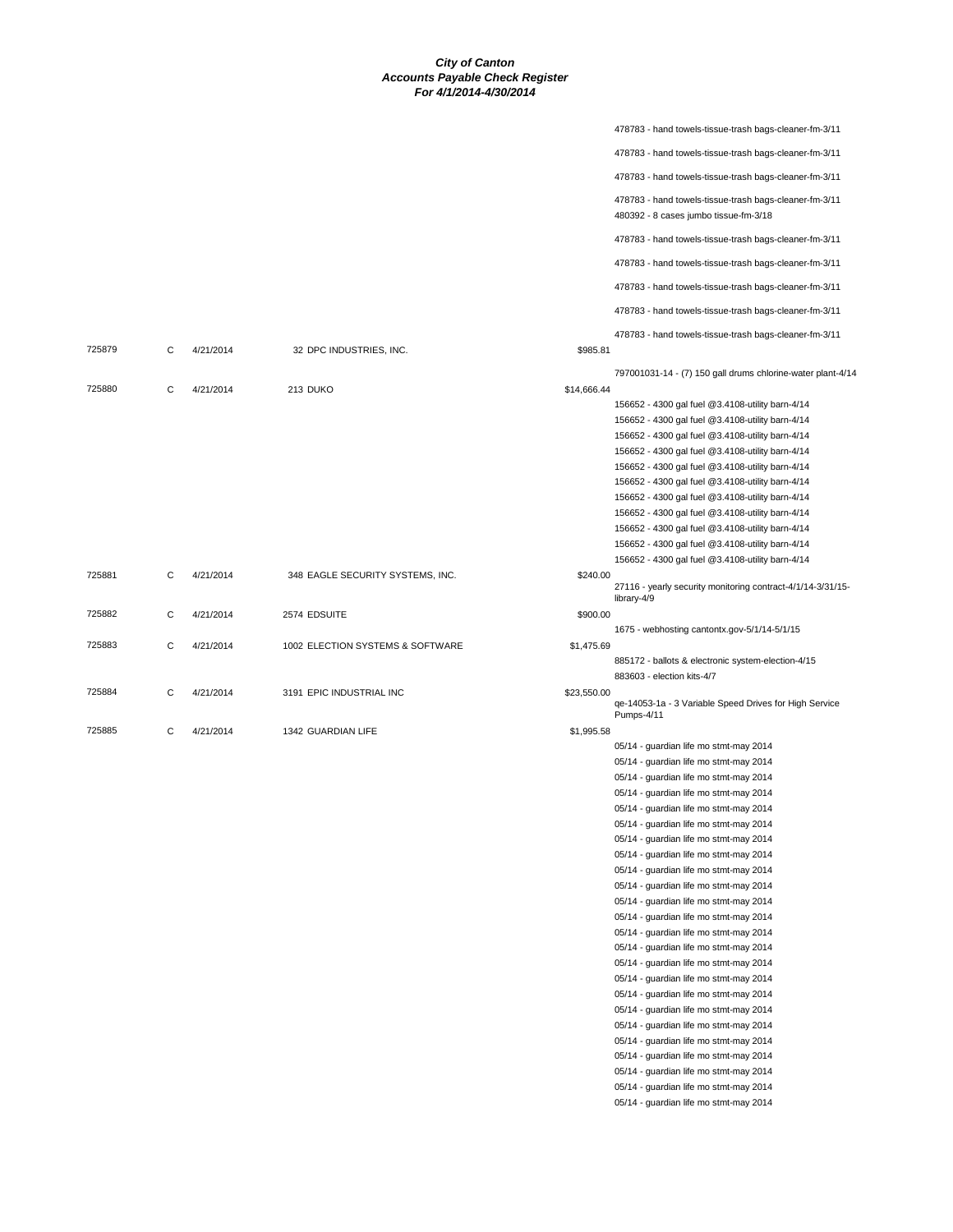|        |   |           |                                                  |             | 05/14 - guardian life mo stmt-may 2014                                                                                                  |
|--------|---|-----------|--------------------------------------------------|-------------|-----------------------------------------------------------------------------------------------------------------------------------------|
|        |   |           |                                                  |             | 05/14 - guardian life mo stmt-may 2014                                                                                                  |
|        |   |           |                                                  |             | 05/14 - guardian life mo stmt-may 2014                                                                                                  |
| 725886 | C | 4/21/2014 | 2969 H & B ENGINEERING LLC                       | \$12,940.00 | 042114-003 - 2014 WTP Impr-Clarifier Painting-bid phase<br>complete-4/21                                                                |
|        |   |           |                                                  |             | 042114-010 - Lock & Leave Bldg 2-Eng-fm-11/6<br>042114-010-1762 - 2013 water sys impr-12" water main-<br>tyler to wynne-cons admin-4/21 |
|        |   |           |                                                  |             | 042114-007 - High Svc Pumps-Amendment 2-62%<br>complete-4/21                                                                            |
|        |   |           |                                                  |             | 04102014 - Lock & Leave Bldg 2-Eng-fm-4/10                                                                                              |
| 725887 | C | 4/21/2014 | 2809 INGRAM HEALTH CARE PC                       | \$200.00    | 04152014-11214 - random drug testing-                                                                                                   |
|        |   |           |                                                  |             | brown, peel, webb, castillo-4/15<br>04152014-11214 - random drug testing-                                                               |
|        |   |           |                                                  |             | brown, peel, webb, castillo-4/15                                                                                                        |
|        |   |           |                                                  |             | 04152014-11214 - random drug testing-<br>brown, peel, webb, castillo-4/15                                                               |
|        |   |           |                                                  |             | 04152014-11214 - random drug testing-                                                                                                   |
| 725888 | C | 4/21/2014 | 1263 JIM FULLER                                  | \$177.38    | brown, peel, webb, castillo-4/15                                                                                                        |
|        |   |           |                                                  |             |                                                                                                                                         |
| 725889 | C | 4/21/2014 | 238 JULIE SEYMORE                                | \$135.80    | 04092014 - reimburse for repairs/maint to old fire truck-4/9                                                                            |
|        |   |           |                                                  |             |                                                                                                                                         |
|        |   |           |                                                  |             | 04142014 - mileage to tyler TEDC certification-admin-4/14<br>042014 - per diem TMCCP seminar-admin-4/14                                 |
| 725890 | C | 4/21/2014 | 1093 KSA ENGINEERS                               | \$3,287.50  |                                                                                                                                         |
|        |   |           |                                                  |             | 56799 - Elev Storage Tank-Eng-2/14                                                                                                      |
| 725891 | С | 4/21/2014 | 1267 L3 COMMUNICATIONS                           | \$68.95     |                                                                                                                                         |
| 725892 | C | 4/21/2014 | 292 LILIA V DURHAM                               | \$174.16    | 0210993-in - battery for body mic-police-4/8                                                                                            |
|        |   |           |                                                  |             | 04212014 - I durham-per diem-mileage-mandatory judicial                                                                                 |
|        |   |           |                                                  |             | training-s padre-5/6-5/8<br>04212014 - I durham-per diem-mileage-mandatory judicial                                                     |
|        |   |           |                                                  |             | training-s padre-5/6-5/8                                                                                                                |
| 725893 | C | 4/21/2014 | 2769 M & M AIR CONDITIONING                      | \$4,683.00  |                                                                                                                                         |
| 725894 | C | 4/21/2014 | 794 MID AMERICAN RESEARCH CHEMICAL CORP          | \$629.40    | 3245 - Installed 2 Ton Lennox AC-Police Dept-4/4                                                                                        |
|        |   |           |                                                  |             | 0520355-in - nuke lift station degreaser-wwtp-4/2                                                                                       |
| 725895 | C | 4/21/2014 | 2100 MOMAR INCORPORATED                          | \$683.30    |                                                                                                                                         |
| 725896 | C | 4/21/2014 | 1421 OEM SUPPLIES                                | \$213.61    | a66590 - 50 lb bag copper sulfate-wwtp-3/26                                                                                             |
|        |   |           |                                                  |             | 103559 - 2 laserjet printer cartridges-fm-4/16                                                                                          |
| 725897 | С | 4/21/2014 | 1991 PERDUE, BRANDON, FIELDER, COLLINS & MOTT LL | \$858.00    |                                                                                                                                         |
|        |   |           |                                                  |             | ivc00021059 - attorneys fees for coll fines & fees-muni court-<br>mar 2014                                                              |
| 725898 | C | 4/21/2014 | 2938 POTTER MINTON PC                            | \$3,386.23  |                                                                                                                                         |
|        |   |           |                                                  |             | 09233.1026034 - monthly stmt-legal services-mar 2014                                                                                    |
|        |   |           |                                                  |             | 09233.1026034 - monthly stmt-legal services-mar 2014                                                                                    |
|        |   |           |                                                  |             | 09233.1026034 - monthly stmt-legal services-mar 2014                                                                                    |
|        |   |           |                                                  |             | 09233.1026034 - monthly stmt-legal services-mar 2014                                                                                    |
|        |   |           |                                                  |             | 09233.1026034 - monthly stmt-legal services-mar 2014                                                                                    |
|        |   |           |                                                  |             |                                                                                                                                         |
|        |   |           |                                                  |             | 09233.1026034 - monthly stmt-legal services-mar 2014                                                                                    |
|        |   |           |                                                  |             | 09233.1026034 - monthly stmt-legal services-mar 2014                                                                                    |
|        |   |           |                                                  |             | 09233.1026034 - monthly stmt-legal services-mar 2014                                                                                    |
|        |   |           |                                                  |             | 09233.1026034 - monthly stmt-legal services-mar 2014                                                                                    |
|        |   |           |                                                  |             | 09233.1026034 - monthly stmt-legal services-mar 2014                                                                                    |
| 725899 | С | 4/21/2014 | <b>188 PURCHASE POWER</b>                        | \$208.99    |                                                                                                                                         |
|        |   |           |                                                  |             | 4/14-8000-9090-0521-1474 - postage for meter-fm-4/13                                                                                    |
| 725900 | С | 4/21/2014 | 2480 SAFETY-KLEEN                                | \$172.75    |                                                                                                                                         |
|        |   |           |                                                  |             | 63235922 - (30gal) parts washer solvent-streets-4/2                                                                                     |
| 725901 | C | 4/21/2014 | 1987 SPRINT                                      | \$1,088.09  |                                                                                                                                         |
|        |   |           |                                                  |             | 4/14-662195799 - sprint mo stmt-4/12                                                                                                    |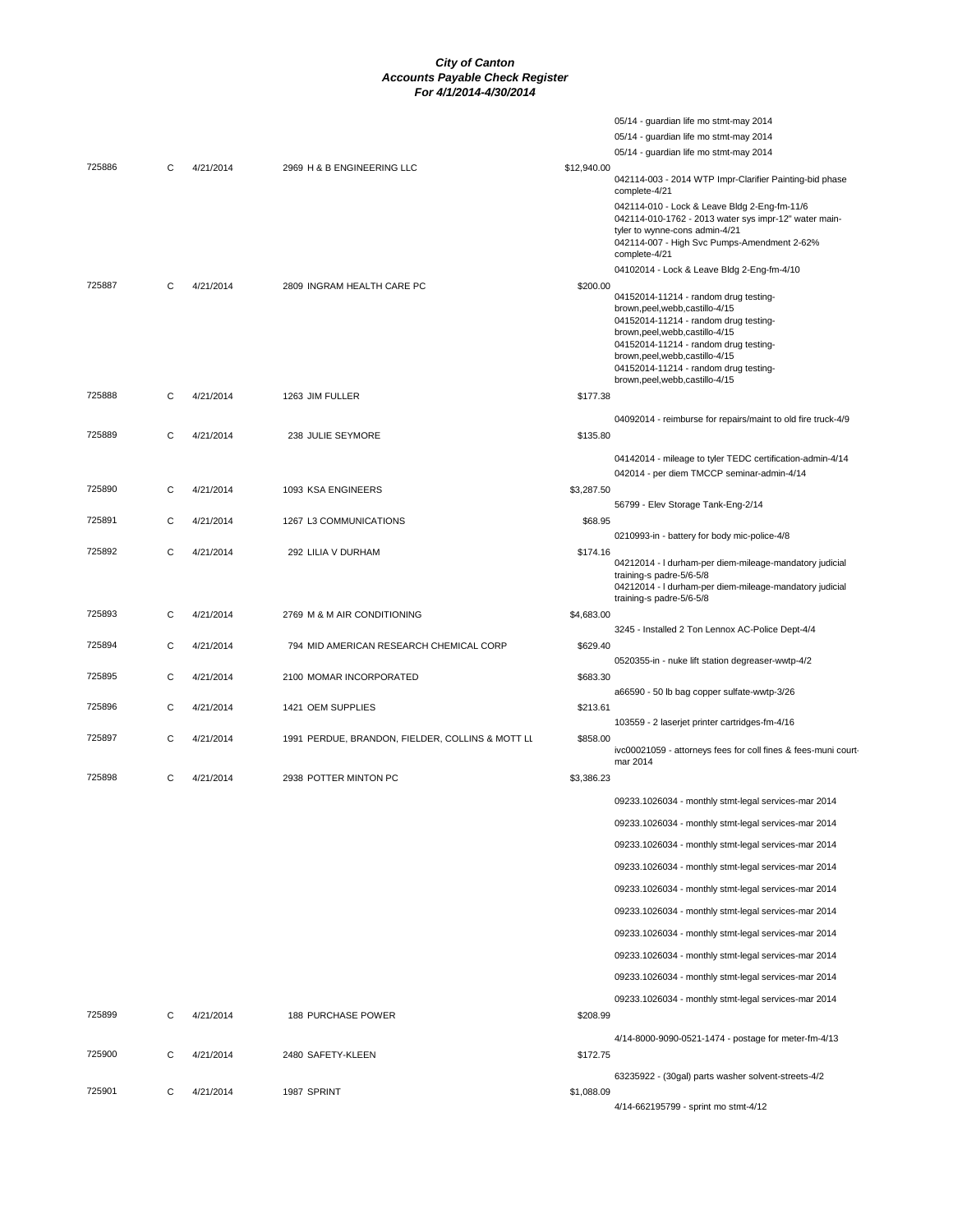4/14-662195799 - sprint mo stmt-4/12

| 725904 | С | 4/21/2014 | 79 TRINITY VALLEY ELEC COOP         | \$994.64    |                                                 |
|--------|---|-----------|-------------------------------------|-------------|-------------------------------------------------|
|        |   |           |                                     |             | 040114-4477 - tml quarterly stmt-apr 2014       |
|        |   |           |                                     |             | 040114-4477 - tml quarterly stmt-apr 2014       |
|        |   |           |                                     |             | 040114-4477 - tml quarterly stmt-apr 2014       |
|        |   |           |                                     |             | 040114-4477 - tml quarterly stmt-apr 2014       |
|        |   |           |                                     |             | 040114-4477 - tml quarterly stmt-apr 2014       |
|        |   |           |                                     |             | 040114-4477 - tml quarterly stmt-apr 2014       |
|        |   |           |                                     |             | 040114-4477 - tml quarterly stmt-apr 2014       |
|        |   |           |                                     |             | 040114-4477 - tml quarterly stmt-apr 2014       |
|        |   |           |                                     |             | 040114-4477 - tml quarterly stmt-apr 2014       |
|        |   |           |                                     |             | 040114-4477 - tml quarterly stmt-apr 2014       |
|        |   |           |                                     |             | 040114-4477 - tml quarterly stmt-apr 2014       |
|        |   |           |                                     |             | 040114-4477 - tml quarterly stmt-apr 2014       |
|        |   |           |                                     |             | 040114-4477 - tml quarterly stmt-apr 2014       |
|        |   |           |                                     |             | 040114-4477 - tml quarterly stmt-apr 2014       |
|        |   |           |                                     |             | 040114-4477 - tml quarterly stmt-apr 2014       |
|        |   |           |                                     |             |                                                 |
|        |   |           |                                     |             | 040114-4477 - tml quarterly stmt-apr 2014       |
|        |   |           |                                     |             | 040114-4477 - tml quarterly stmt-apr 2014       |
|        |   |           |                                     |             | 040114-4477 - tml quarterly stmt-apr 2014       |
|        |   |           |                                     |             | 040114-4477 - tml quarterly stmt-apr 2014       |
|        |   |           |                                     |             | 040114-4477 - tml quarterly stmt-apr 2014       |
|        |   |           |                                     |             | 040114-4477 - tml quarterly stmt-apr 2014       |
|        |   |           |                                     |             | 040114-4477 - tml quarterly stmt-apr 2014       |
|        |   |           |                                     |             | 040114-4477 - tml quarterly stmt-apr 2014       |
|        |   |           |                                     |             | 040114-4477 - tml quarterly stmt-apr 2014       |
|        |   |           |                                     |             | 040114-4477 - tml quarterly stmt-apr 2014       |
|        |   |           |                                     |             | 040114-4477 - tml quarterly stmt-apr 2014       |
|        |   |           |                                     |             | 040114-4477 - tml quarterly stmt-apr 2014       |
|        |   |           |                                     |             | 040114-4477 - tml quarterly stmt-apr 2014       |
|        |   |           |                                     |             | 040114-4477 - tml quarterly stmt-apr 2014       |
|        |   |           |                                     |             | 040114-4477 - tml quarterly stmt-apr 2014       |
|        |   |           |                                     |             | 040114-4477 - tml quarterly stmt-apr 2014       |
|        |   |           |                                     |             | 040114-4477 - tml quarterly stmt-apr 2014       |
|        |   |           |                                     |             | 040114-4477 - tml quarterly stmt-apr 2014       |
|        |   |           |                                     |             | 040114-4477 - tml quarterly stmt-apr 2014       |
|        |   |           |                                     |             | 040114-4477 - tml quarterly stmt-apr 2014       |
|        |   |           |                                     |             | 040114-4477 - tml quarterly stmt-apr 2014       |
|        |   |           |                                     |             | 040114-4477 - tml quarterly stmt-apr 2014       |
|        |   |           |                                     |             | 040114-4477 - tml quarterly stmt-apr 2014       |
|        |   |           |                                     |             | 040114-4477 - tml quarterly stmt-apr 2014       |
|        |   |           |                                     |             | 040114-4477 - tml quarterly stmt-apr 2014       |
|        |   |           |                                     |             | 040114-4477cr - tml quarterly stmt-apr 2014     |
|        |   |           |                                     |             | 040114-4477 - tml quarterly stmt-apr 2014       |
|        |   |           |                                     |             |                                                 |
|        |   |           |                                     |             | 040114-4477 - tml quarterly stmt-apr 2014       |
|        |   |           |                                     |             | 040114-4477 - tml quarterly stmt-apr 2014       |
|        |   |           |                                     |             | 040114-4477 - tml quarterly stmt-apr 2014       |
|        |   |           |                                     |             | 040114-4477 - tml quarterly stmt-apr 2014       |
|        |   |           |                                     |             | 040114-4477 - tml quarterly stmt-apr 2014       |
|        |   |           |                                     |             | 040114-4477 - tml quarterly stmt-apr 2014       |
|        |   |           |                                     |             | 040114-4477 - tml quarterly stmt-apr 2014       |
| 725903 | C | 4/21/2014 | 221 TML INTERGOVERNMENTAL RISK POOL | \$35,455.50 |                                                 |
|        |   |           |                                     |             | 4/14-828593500 - Ioan 828593500-prin & int-4/14 |
|        |   |           |                                     |             | 4/14-828593500 - Ioan 828593500-prin & int-4/14 |
| 725902 | C | 4/21/2014 | 2988 TEXAS BANK & TRUST             | \$3,706.97  |                                                 |
|        |   |           |                                     |             | 4/14-662195799 - sprint mo stmt-4/12            |
|        |   |           |                                     |             | 4/14-662195799 - sprint mo stmt-4/12            |
|        |   |           |                                     |             | 4/14-662195799 - sprint mo stmt-4/12            |
|        |   |           |                                     |             | 4/14-662195799 - sprint mo stmt-4/12            |
|        |   |           |                                     |             | 4/14-662195799 - sprint mo stmt-4/12            |
|        |   |           |                                     |             | 4/14-662195799 - sprint mo stmt-4/12            |
|        |   |           |                                     |             | 4/14-662195799 - sprint mo stmt-4/12            |
|        |   |           |                                     |             | 4/14-662195799 - sprint mo stmt-4/12            |
|        |   |           |                                     |             | 4/14-662195799 - sprint mo stmt-4/12            |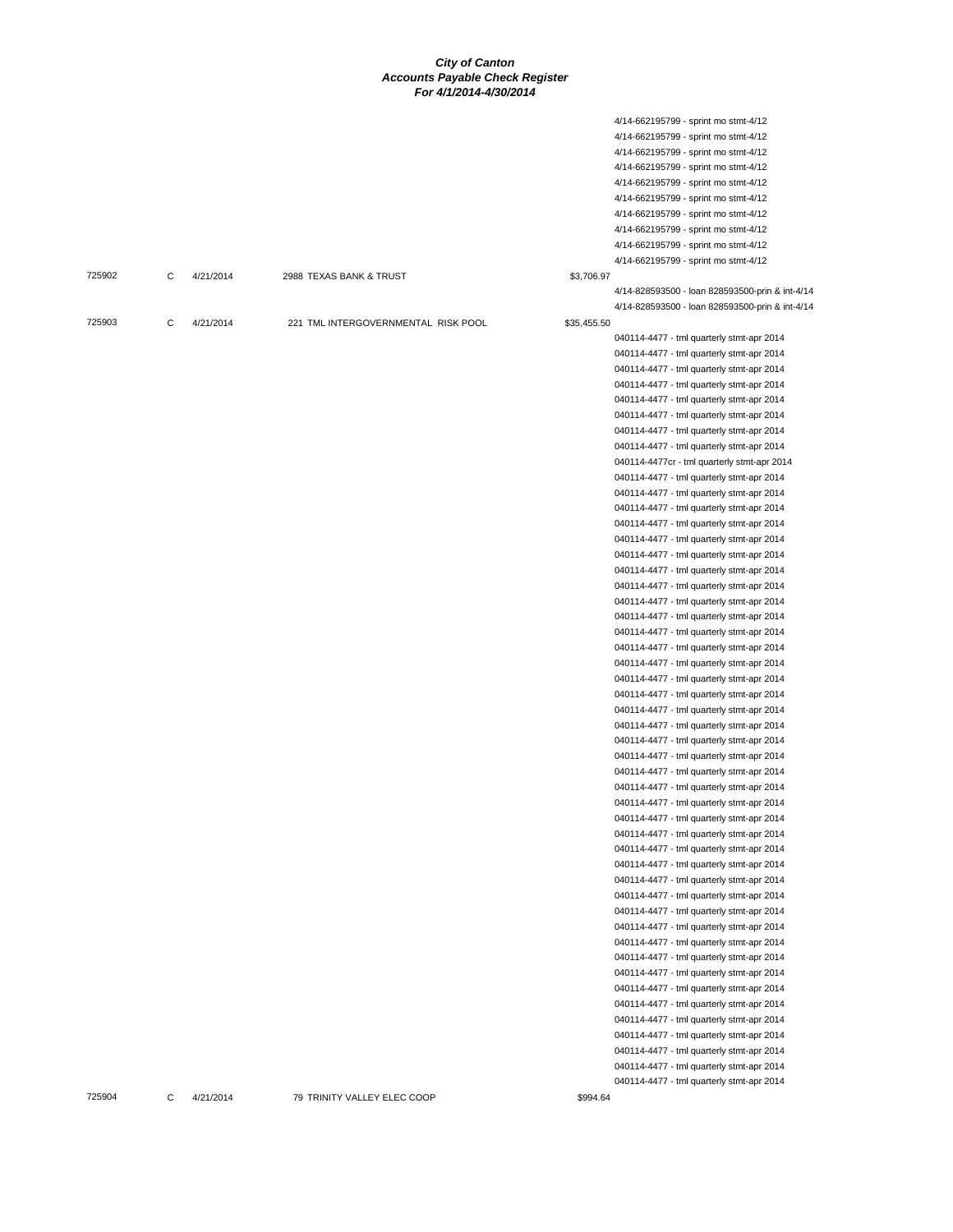|        |   |           |                               |            | 4/14-30043297006 - tvec monthly stmt-fm 2909-4/15                                                                                                                                                                                                                                                                                                                             |
|--------|---|-----------|-------------------------------|------------|-------------------------------------------------------------------------------------------------------------------------------------------------------------------------------------------------------------------------------------------------------------------------------------------------------------------------------------------------------------------------------|
|        |   |           |                               |            | 4/14-30043297004 - tvec monthly stmt-burnet trail-4/9                                                                                                                                                                                                                                                                                                                         |
| 725905 | C | 4/21/2014 | 493 TYLER COMMERCIAL KITCHENS | \$817.00   | 4/14-30043297002 - tvec monthly stmt-artesian well-4/9                                                                                                                                                                                                                                                                                                                        |
|        |   |           |                               |            | 16824 - Repair Oven in Civic Center-fm-4/4                                                                                                                                                                                                                                                                                                                                    |
| 725906 | C | 4/21/2014 | 96 TYLER UNIFORM CO.          | \$521.00   | 78421-01 - sew stars onto sleeves-j phillips-police-4/6<br>78269-01 - uniforms for henson/deville-police-3/18<br>78269-01 - uniforms for henson/deville-police-3/18<br>78269-01 - uniforms for henson/deville-police-3/18                                                                                                                                                     |
| 725907 | C | 4/21/2014 | 3070 UNIFIRST                 | \$1,114.11 | 8283134762 - unifirst weekly inv-water plant-3/21<br>82873132615 - unifirst weekly inv-wwtp-3/14<br>8283134762 - unifirst weekly inv-water plant-3/21<br>8283134762 - unifirst weekly inv-water plant-3/21                                                                                                                                                                    |
|        |   |           |                               |            | 8283132613 - unifirst weekly inv-animal shelter-3/14<br>8283132612 - unifirst weekly inv-city hall/coc-3/14<br>8283132614 - unifirst weekly inv-water plant-3/14<br>8283132614 - unifirst weekly inv-water plant-3/14<br>82873132615 - unifirst weekly inv-wwtp-3/14<br>8283134760 - unifirst weekly inv-city hall/coc-3/21                                                   |
|        |   |           |                               |            | 8283132609 - unifirst weekly inv-streets/utilities-3/14                                                                                                                                                                                                                                                                                                                       |
|        |   |           |                               |            | 8283132609 - unifirst weekly inv-streets/utilities-3/14                                                                                                                                                                                                                                                                                                                       |
|        |   |           |                               |            | 8283132609 - unifirst weekly inv-streets/utilities-3/14                                                                                                                                                                                                                                                                                                                       |
|        |   |           |                               |            | 8283132609 - unifirst weekly inv-streets/utilities-3/14<br>8283132610 - unifirst weekly inv-fm/parks-3/14<br>8283132614 - unifirst weekly inv-water plant-3/14<br>8283136896 - unifirst weekly inv-water plant-3/28<br>8283136893 - unifirst weekly inv-civic center-3/28<br>8283136892 - unifirst weekly inv-fm/parks-3/28<br>8283136892 - unifirst weekly inv-fm/parks-3/28 |
|        |   |           |                               |            | 8283136895 - unifirst weekly inv-animal shelter-3/28<br>8283136897 - unifirst weekly inv-wwtp-3/28<br>8283136897 - unifirst weekly inv-wwtp-3/28                                                                                                                                                                                                                              |
|        |   |           |                               |            | 8283136891 - unifirst weekly inv-streets/utilties-3/28                                                                                                                                                                                                                                                                                                                        |
|        |   |           |                               |            | 8283136891 - unifirst weekly inv-streets/utilties-3/28                                                                                                                                                                                                                                                                                                                        |
|        |   |           |                               |            | 8283136891 - unifirst weekly inv-streets/utilties-3/28<br>8283134758 - unifirst weekly inv-fm/parks-3/21<br>8283136896 - unifirst weekly inv-water plant-3/28                                                                                                                                                                                                                 |
|        |   |           |                               |            | 8283134757 - unifirst weekly inv-streets/utilities-3/21<br>8283136896 - unifirst weekly inv-water plant-3/28<br>8283136894 - unifirst weekly inv-city hall/coc-3/28                                                                                                                                                                                                           |
|        |   |           |                               |            | 8283134761 - unifirst weekly inv-animal shelter-3/21<br>8283134763 - unifirst weekly inv-wwtp-3/21<br>8283134763 - unifirst weekly inv-wwtp-3/21                                                                                                                                                                                                                              |
|        |   |           |                               |            | 8283134757 - unifirst weekly inv-streets/utilities-3/21<br>8283134758 - unifirst weekly inv-fm/parks-3/21<br>8283132610 - unifirst weekly inv-fm/parks-3/14<br>8283134759 - unifirst weekly inv-civic center-3/21                                                                                                                                                             |
|        |   |           |                               |            | 8283134757 - unifirst weekly inv-streets/utilities-3/21                                                                                                                                                                                                                                                                                                                       |
|        |   |           |                               |            | 8283136891 - unifirst weekly inv-streets/utilties-3/28<br>8283130455 - unifirst weekly inv-water plant-3/7<br>8283132611 - unifirst weekly inv-civic center-3/14                                                                                                                                                                                                              |
|        |   |           |                               |            | 8283134757 - unifirst weekly inv-streets/utilities-3/21<br>8283130451 - unifirst weekly inv-fm/parks-3/7<br>8283130453 - unifirst weekly inv-city hall/coc-3/7                                                                                                                                                                                                                |
|        |   |           |                               |            |                                                                                                                                                                                                                                                                                                                                                                               |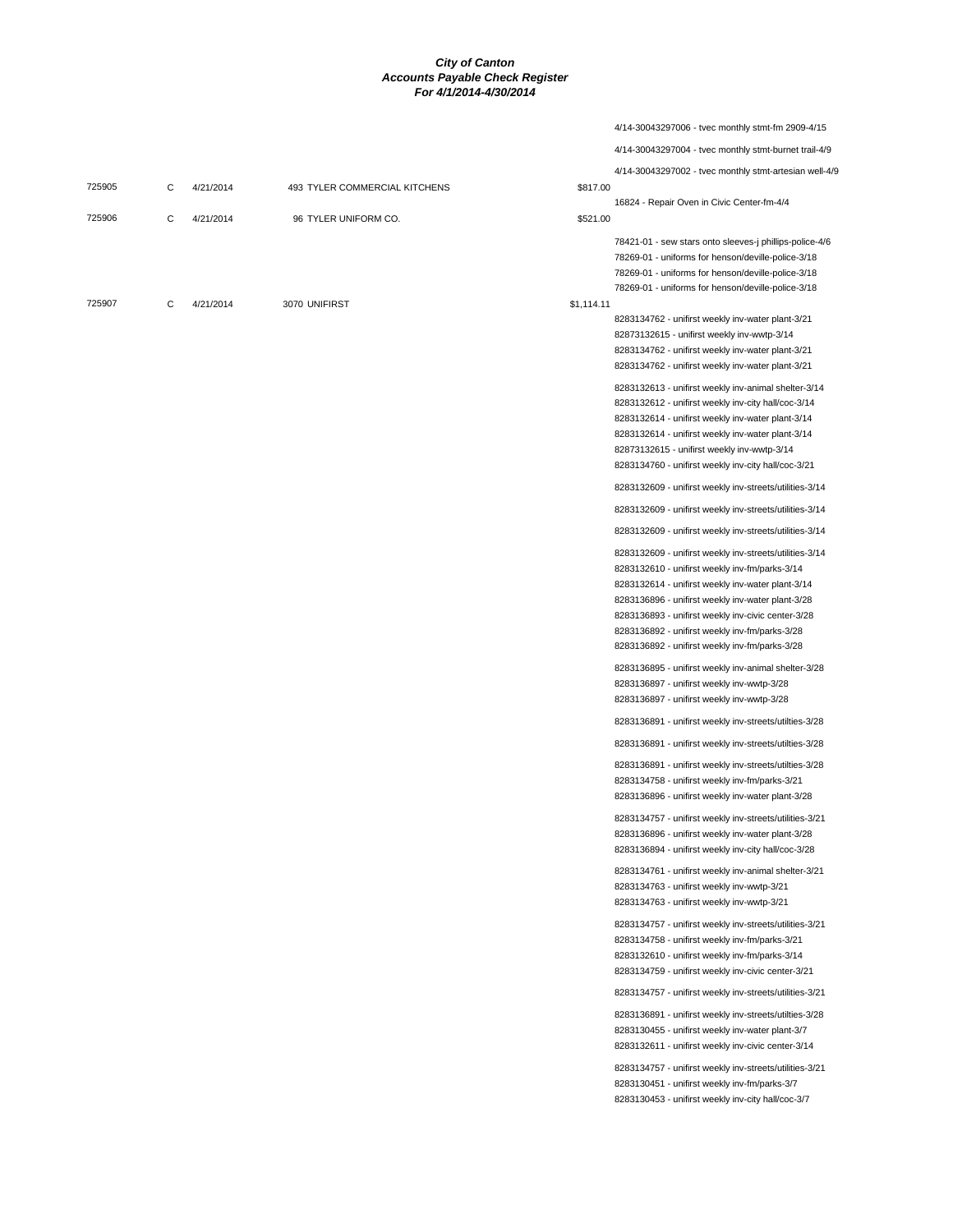|         |   |           |                                    |             | 8283130455 - unifirst weekly inv-water plant-3/7                          |
|---------|---|-----------|------------------------------------|-------------|---------------------------------------------------------------------------|
|         |   |           |                                    |             | 8283130455 - unifirst weekly inv-water plant-3/7                          |
|         |   |           |                                    |             | 8283130450 - unifirst weekly inv-streets/utilities-3/7                    |
|         |   |           |                                    |             | 8283130456 - unifirst weekly inv-wwtp-3/7                                 |
|         |   |           |                                    |             | 8283130451 - unifirst weekly inv-fm/parks-3/7                             |
|         |   |           |                                    |             | 8283130452 - unifirst weekly inv-civic center-3/7                         |
|         |   |           |                                    |             | 8283130450 - unifirst weekly inv-streets/utilities-3/7                    |
|         |   |           |                                    |             | 8283130456 - unifirst weekly inv-wwtp-3/7                                 |
|         |   |           |                                    |             | 8283130454 - unifirst weekly inv-animal shelter-3/7                       |
|         |   |           |                                    |             | 8283130450 - unifirst weekly inv-streets/utilities-3/7                    |
|         |   |           |                                    |             | 8283130450 - unifirst weekly inv-streets/utilities-3/7                    |
| 725909  | C | 4/21/2014 | 3156 UNITED ROOFING CONCEPTS       | \$475.00    |                                                                           |
|         |   |           |                                    |             | 04172014 - roof repair-civic center-4/17                                  |
| 725910  | C | 4/21/2014 | 844 USA BLUE BOOK                  | \$770.90    |                                                                           |
|         |   |           |                                    |             | 302007 - Pump for Water Plant-roytronic-3/25                              |
| 725911  | C | 4/21/2014 | 139 VERIZON SOUTHWEST              | \$607.93    |                                                                           |
|         |   |           |                                    |             |                                                                           |
|         |   |           |                                    |             | 4/14-121120 - verizon mo stmt-I20 lift station-wwtp-4/1                   |
|         |   |           |                                    |             | 4/14-130709 - verizon mo stmt-fire dept fax-4/1                           |
|         |   |           |                                    |             | 4/14-0902013 - verizon mo stmt-903-567-1841-coc-main<br>$line-4/1$        |
|         |   |           |                                    |             |                                                                           |
|         |   |           |                                    |             | 4/14-966910 - verizon mo stmt-903-567-0484-fm-4/10                        |
|         |   |           |                                    |             | 4/14-030109 - verizon mo stmt-muni court-3/28                             |
| 725912  | C | 4/21/2014 | 1963 WAG-AERO GROUP                | \$249.34    |                                                                           |
|         |   |           |                                    |             | 3337-in - 6 windsocks for airport-4/4                                     |
| 725913  | C | 4/21/2014 | 1034 ZACK CONSTRUCTION COMPANY INC | \$1,446.00  |                                                                           |
|         |   |           |                                    |             | 041 - water valve box-utilities-4/14                                      |
| 725914  | C | 4/22/2014 | 1669 BRANDY DEVILLE                | \$234.90    |                                                                           |
|         |   |           |                                    |             | 04222014 - CAUSE # 05-00293-CASE # N009204753-<br><b>BRANDY/STEPHEN</b>   |
| 725915  | C | 4/22/2014 | 732 CHRISTINA E RYDER              | \$193.52    |                                                                           |
|         |   |           |                                    |             | 04222014 - CAUSE # 04 00514-CHRISTINA/JOE                                 |
| 725916  | C | 4/22/2014 | 1593 COLLEEN M BROWN               | \$69.23     |                                                                           |
|         |   |           |                                    |             | 04222014 - CAUSE-94211-COLLEEN BROWN/JOEL                                 |
|         |   |           |                                    |             | BROWN--AG CASE#-4591592561                                                |
| 725917  | C | 4/22/2014 | 2896 KANDICE RYAN DURHAM-LITTLE    | \$103.26    |                                                                           |
|         |   |           |                                    |             | 04222014 - Kandice Ryan Durham-Little/Brandon K Little-<br>cause 10-00819 |
| 725918  | С |           |                                    |             |                                                                           |
|         |   | 4/22/2014 | 3013 LEONARDO CRUZ                 | \$101.09    | 04222014 - #0012831167 case 77,195-leonardo                               |
|         |   |           |                                    |             | cruz/adriana toledo                                                       |
| 725919  | C | 4/22/2014 | 134 MY CREDIT UNION                | \$320.00    |                                                                           |
|         |   |           |                                    |             | 04222014 - EMPLOYEE DIRECT SAVINGS DEPOSIT                                |
|         |   |           |                                    |             |                                                                           |
|         |   |           |                                    |             | 04222014 - EMPLOYEE DIRECT SAVINGS DEPOSIT                                |
|         |   |           |                                    |             | 04222014 - EMPLOYEE DIRECT SAVINGS DEPOSIT                                |
|         |   |           |                                    |             |                                                                           |
|         |   |           |                                    |             | 04222014 - EMPLOYEE DIRECT SAVINGS DEPOSIT                                |
|         |   |           |                                    |             |                                                                           |
|         |   |           |                                    |             | 04222014 - EMPLOYEE DIRECT SAVINGS DEPOSIT                                |
|         |   |           |                                    |             | 04222014 - EMPLOYEE DIRECT SAVINGS DEPOSIT                                |
| 725920  | C | 4/22/2014 | 1918 ROBIN MICHELLE ALLISON        | \$230.77    |                                                                           |
|         |   |           |                                    |             | 04222014 - CASE-09-00132-ROBIN ALLISON/BRAD                               |
|         |   |           |                                    |             | <b>ALLISON</b>                                                            |
| 725921  | C | 4/22/2014 | 2736 State Disbursement Unit       | \$138.46    |                                                                           |
|         |   |           |                                    |             | 04222014 - cause #CV38856/dana/j phillips                                 |
| 4082014 | E | 4/8/2014  | 2616 DEPT OF THE TREASURY-IRS      | \$22,031.99 |                                                                           |
|         |   |           |                                    |             | 04082014 - 941 Payroll Tax Run 1605-4/8                                   |
|         |   |           |                                    |             | 04082014 - 941 Payroll Tax Run 1605-4/8                                   |
|         |   |           |                                    |             | 04082014 - 941 Payroll Tax Run 1605-4/8                                   |
|         |   |           |                                    |             | 04082014 - 941 Payroll Tax Run 1605-4/8                                   |
|         |   |           |                                    |             | 04082014 - 941 Payroll Tax Run 1605-4/8                                   |
|         |   |           |                                    |             | 04082014 - 941 Payroll Tax Run 1605-4/8                                   |
|         |   |           |                                    |             | 04082014 - 941 Payroll Tax Run 1605-4/8                                   |
|         |   |           |                                    |             | 04082014 - 941 Payroll Tax Run 1605-4/8                                   |
|         |   |           |                                    |             | 04082014 - 941 Payroll Tax Run 1605-4/8                                   |

04082014 - 941 Payroll Tax Run 1605-4/8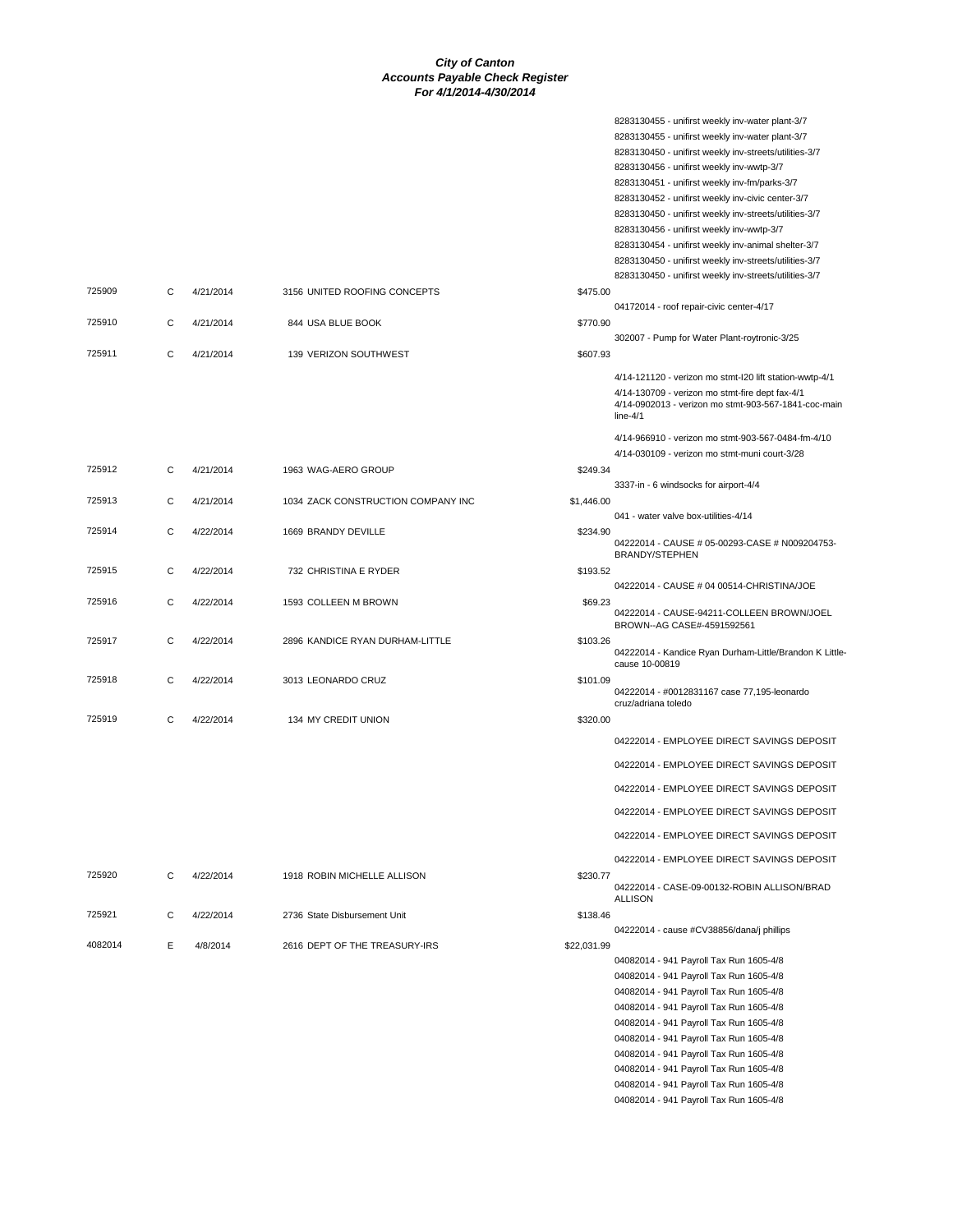| 4082014 | E | 4/8/2014  | 232 CITY OF CANTON GENERAL FUND  | \$0.59                                                                       |  |
|---------|---|-----------|----------------------------------|------------------------------------------------------------------------------|--|
|         |   |           |                                  | 04082014 - reclass fm payroll ded-from fund 3 to 1-4/8                       |  |
|         |   |           |                                  | 04082014 - reclass fm payroll ded-from fund 3 to 1-4/8                       |  |
|         |   |           |                                  | 04082014cr - reclass fm payroll ded from fund 3 to 1-4/8                     |  |
| 4102014 | Е | 4/10/2014 | 2616 DEPT OF THE TREASURY-IRS    | \$2,826.57                                                                   |  |
|         |   |           |                                  | 0410214 - 941 Payroll Tax Run 1566-FM 4/10                                   |  |
|         |   |           |                                  | 0410214 - 941 Payroll Tax Run 1566-FM 4/10                                   |  |
|         |   |           |                                  | 0410214 - 941 Payroll Tax Run 1566-FM 4/10                                   |  |
| 4112014 | E | 4/11/2014 | 875 CEDC                         | 0410214 - 941 Payroll Tax Run 1566-FM 4/10<br>\$49,895.82                    |  |
|         |   |           |                                  | 04112014 - state coll sales tax-to cedc-mar 2014                             |  |
| 4162014 | Е | 4/16/2014 | 232 CITY OF CANTON GENERAL FUND  | \$707.32                                                                     |  |
|         |   |           |                                  | 04162014 - city coll sales tax mar 2014                                      |  |
|         |   |           |                                  | 04162014 - city coll sales tax mar 2014                                      |  |
| 4162014 | Е | 4/16/2014 | 875 CEDC                         | \$235.77<br>04162014 - city coll sales tax-to cedc-mar 2014                  |  |
|         |   |           |                                  | 04162014 - city coll sales tax-to cedc-mar 2014                              |  |
| 4162014 | Е | 4/16/2014 | 52 STATE COMPTROLLER             | \$2,932.45                                                                   |  |
|         |   |           |                                  | 04162014 - city coll sales tax-to state-mar 2014                             |  |
|         |   |           |                                  | 04162014cr - city coll sales tax-disc for timely filing-mar<br>2014          |  |
|         |   |           |                                  | 04162014 - city coll sales tax-to state-mar 2014                             |  |
| 4212014 | Е | 4/21/2014 | 3197 TEXAS EMPLOYMENT COMMISSION | \$1,830.48                                                                   |  |
|         |   |           |                                  | 05052014 - twc pmt 1st quarter 2014                                          |  |
| 422014  | Е | 4/22/2014 | 2616 DEPT OF THE TREASURY-IRS    | \$23,453.76                                                                  |  |
|         |   |           |                                  | 04222014 - 941 Payroll Run 1612-4/22                                         |  |
|         |   |           |                                  | 04222014 - 941 Payroll Run 1612-4/22<br>04222014 - 941 Payroll Run 1612-4/22 |  |
|         |   |           |                                  | 04222014 - 941 Payroll Run 1612-4/22                                         |  |
|         |   |           |                                  | 04222014 - 941 Payroll Run 1612-4/22                                         |  |
|         |   |           |                                  | 04222014 - 941 Payroll Run 1612-4/22                                         |  |
|         |   |           |                                  | 04222014 - 941 Payroll Run 1612-4/22                                         |  |
|         |   |           |                                  | 04222014 - 941 Payroll Run 1612-4/22                                         |  |
|         |   |           |                                  | 04222014 - 941 Payroll Run 1612-4/22<br>04222014 - 941 Payroll Run 1612-4/22 |  |
| 4222014 | E | 4/22/2014 | 232 CITY OF CANTON GENERAL FUND  | \$11.48                                                                      |  |
|         |   |           |                                  |                                                                              |  |
|         |   |           |                                  | 04222014 - reclass fm payroll ded from fund 3 to 1-4/22                      |  |
|         |   |           |                                  | 04222014cr - reclass fm payroll ded from fund 3 to 1-4/22                    |  |
|         |   |           |                                  | 04222014 - reclass fm payroll ded from fund 3 to 1-4/22                      |  |
|         |   |           |                                  | 04222014 - reclass fm payroll ded from fund 3 to 1-4/22                      |  |
| 4222014 | Е | 4/22/2014 | 2933 CITY OF CANTON WATER FUND   | \$1.38                                                                       |  |
|         |   |           |                                  | 04222014 - reclass fm payroll ded from fund 3 to 2-4/22                      |  |
|         |   |           |                                  | 04222014cr - reclass fm payroll ded from fund 3 to 2-4/22                    |  |
|         |   |           |                                  | 04222014 - reclass fm payroll ded from fund 3 to 2-4/22                      |  |
| 4222014 | E | 4/22/2014 | 2866 CITY OF CANTON SEWER FUND   | \$4.64                                                                       |  |
|         |   |           |                                  | 04222014cr - reclass fm payroll ded from fund 3 to 5-4/22                    |  |
|         |   |           |                                  | 04222014 - reclass fm payroll ded from fund 3 to 5-4/22                      |  |
|         |   |           |                                  | 04222014 - reclass fm payroll ded from fund 3 to 5-4/22                      |  |
|         |   |           |                                  | 04222014 - reclass fm payroll ded from fund 3 to 5-4/22                      |  |
| 4252014 | Е | 4/25/2014 | 232 CITY OF CANTON GENERAL FUND  | \$2,613.95                                                                   |  |
|         |   |           |                                  | 04252014 - transfer warrant round up payroll exp to<br>forfeiture fund-4/25  |  |
|         |   |           |                                  | 04252014 - transfer warrant round up payroll exp to                          |  |
|         |   |           |                                  | forfeiture fund-4/25<br>04252014 - transfer warrant round up payroll exp to  |  |
|         |   |           |                                  | forfeiture fund-4/25                                                         |  |
|         |   |           |                                  | 04252014 - transfer warrant round up payroll exp to<br>forfeiture fund-4/25  |  |
|         |   |           |                                  | 04252014 - transfer warrant round up payroll exp to                          |  |
|         |   |           |                                  | forfeiture fund-4/25                                                         |  |